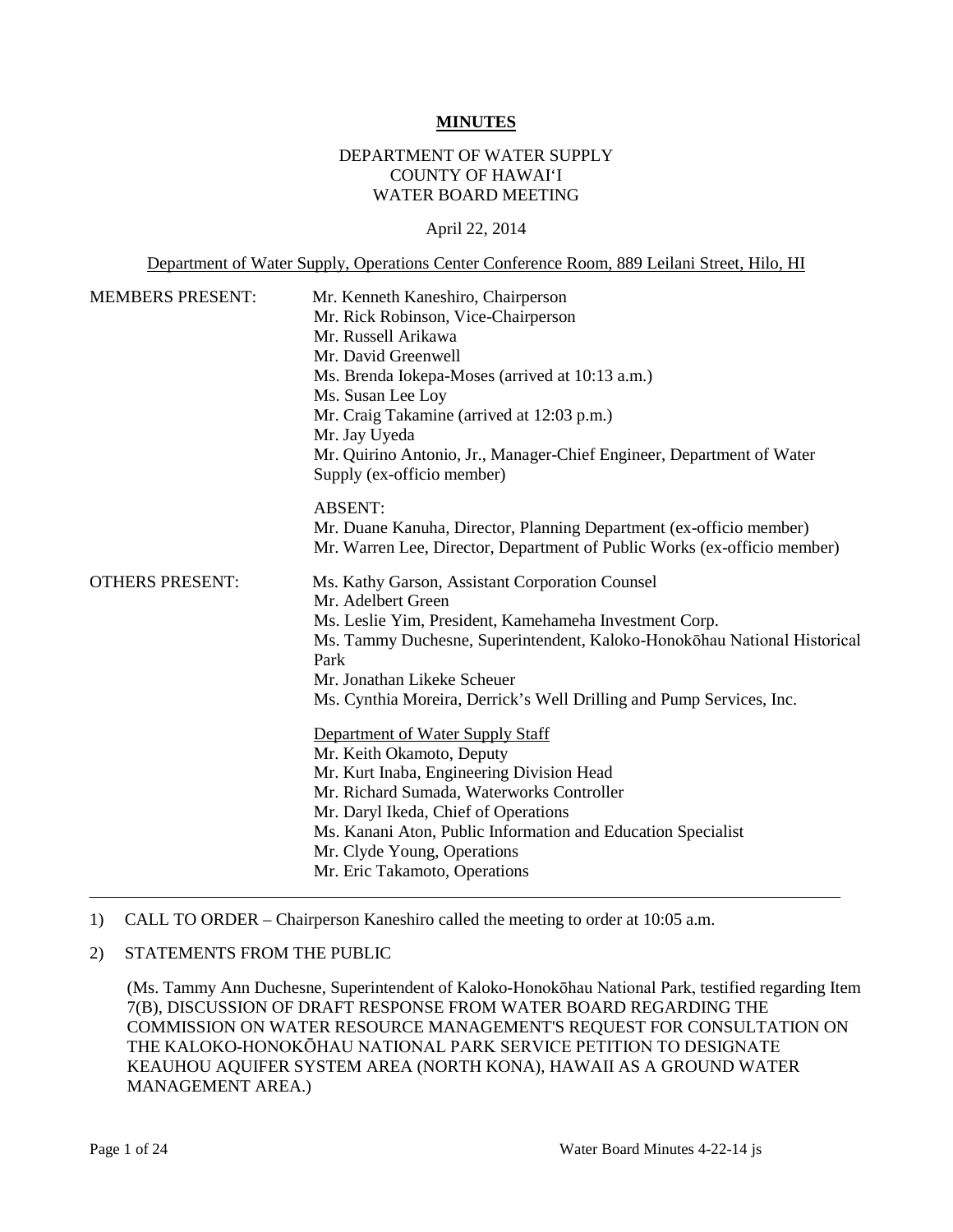MS. DUCHESNE: Aloha, Chairperson Kaneshihara (sic) and members of the Board. My name is Tammy Duchesne, and I am Superintendent of Kaloko-Honokōhau National Historical Park. I appreciate the opportunity to share with you some information that may inform your decision-making process. We believe that a few misconceptions that have been presented to the Water Board regarding the National Park Service's petition to designate the Keauhou Aquifer System as a Water Management (sic) need to be addressed. Number 1, that the National Park Service is hiding data. Number 2, that the NPS is antidevelopment, and 3, that designation will result in a loss of home rule. Misconception No. 1: the NPS is intentionally hiding data: the NPS and other entities continue to collect data in and around Kaloko-Honokōhau National Historical Park. The NPS analyzes these data to build a science-based understanding of Park resources, and the nature and extent of potential impacts that may result from surrounding landand water-use changes. In our decision-making process, we consider our own data and also consider other data collected by scientists and researchers. However, we give the greatest weight to peer-reviewed science. Much of the data collected by NPS and other entities is available to the public in published reports, and is available on our website. For the data that NPS collects itself, or commissions others to collects…to collect…NPS works to ensure that these data are subject to appropriate quality control and quality assurance standards, and that analysis of these data are rigorously peer-reviewed before presenting them at meetings or in reports or publications, in order to ensure the highest level of scientific integrity. This can be a different process from that which is used by developers who commission private hydrologists, researchers, or consultants to prepare resource assessments. Rigorous quality control, quality assurance, and peer review often takes longer than we would like. There have been assertions that the NPS-collected data does not support the conclusions in the petition, and that the NPS has used this process of scientific and scholarly review as an intentional means to withhold data. These assertions are not true.

Misconception No. 2: NPS is 'anti-development.' In North Kona, the NPS has a record of advocating for responsible regional planning to benefit nationally significant cultural and biological resources within Kaloko-Honokōhau National Historical Park. To date, we have collaboratively participated in seven county or state proceedings over new developments. The purpose of our participation has not been to stop any of the proposed projects, and none of those were stopped by our actions; instead, we continue to participate to ensure the protection of the environment and cultural resources…the protection of environment and cultural resources…through sound, science-based community planning and decisionmaking. We believe the NPS commenting on proposed development that may affect the Park's resources, along with our on-the-ground management actions within the Park, supports the vision of the statement of the Kona Community Development Plan. A more sustainable Kona, characterized by a deep respect for culture and the environment and residents that responsibly and responsibly…responsively and responsibly…accommodate change through an active and collaborative community. It is inaccurate and misleading to characterize our actions as 'anti-development.'

Misconception No. 3: Designation would result in a loss of home rule of the County of Hawai'i Department of Water Supply or Water Board. Designation of the Keauhou Aquifer System as a waterment (sic) area will not diminish "home rule" of the County of Hawai'i Department of Water Supply or Water Board. Currently, the State Commission on Water Resource Management, *not* the County Department of Water Supply or the Water Board, approves well construction and well installation permits filed by the Department of Water Supply and other private well owners. This is not done locally now. There is no home rule on allocation of water in the State of Hawai'i. If the Keauhou Aquifer System is designated as a Water Management Area, the Commission will continue to manage the construction of existing and new well permits and new wells, through construction and pump installation permits, as well as water use permits. Designation would not diminish the input or rule (sic) of the Department of Water Supply or Water Board now has; rather it would give both entities legal standing to comment on, and contest, proposed water uses that threaten its own wells and deliveries. Currently, the Department of Water Supply not only lacks legal ability to control pumping in the Keauhou Aquifer, it controls only about 25 percent of the permitted wells in the aquifer system, and private municipal water systems are being proposed in this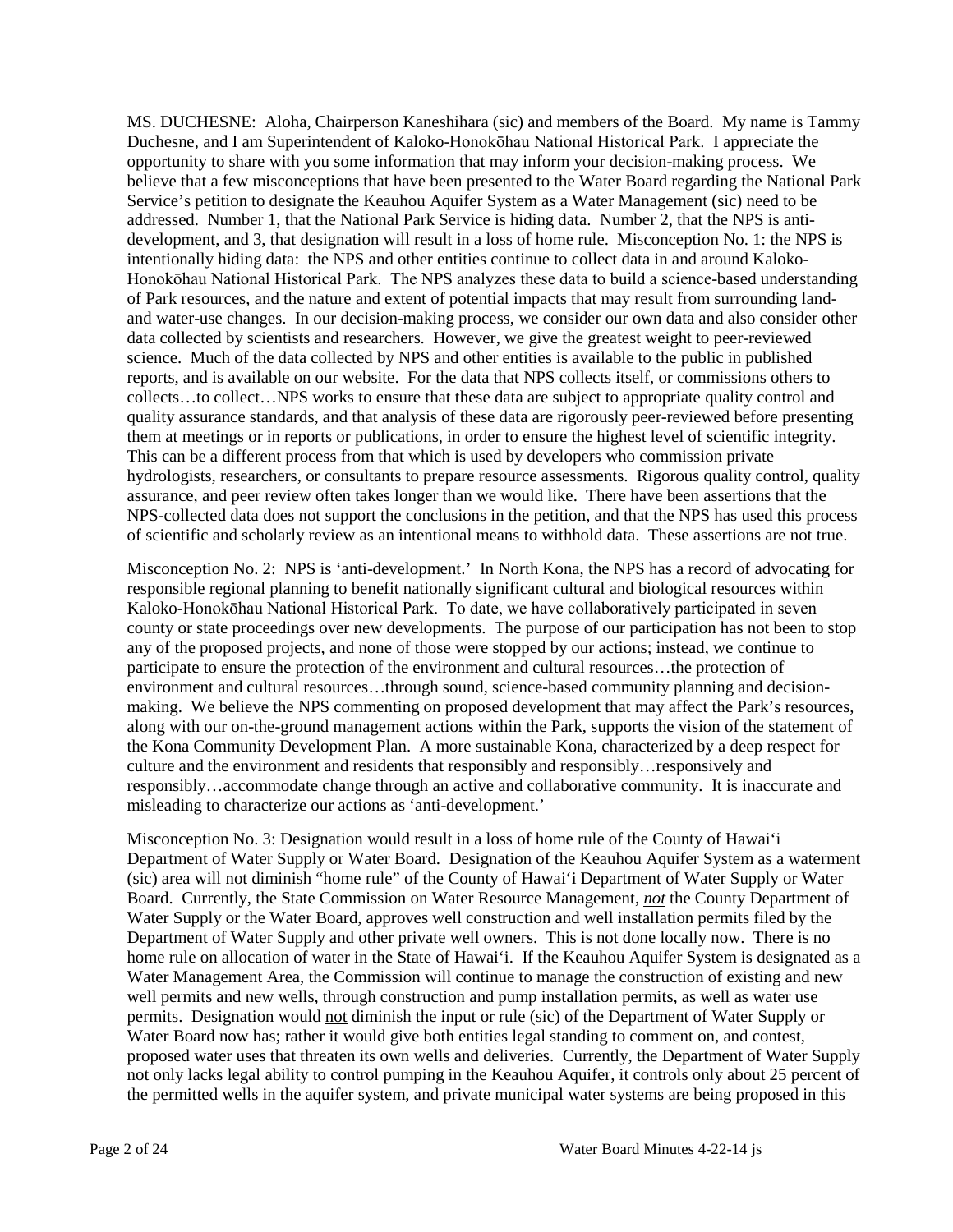area. These new water systems would be economically competitive to the Department of Water Supply, and would compete for the same water resources. Designation, however, requires the Commission to delegate to the Department of Water Supply the authority to allocate water for municipal purposes in designated areas. Designation would therefore enhance the role of the…that the Department of Water Supply plays in the allocation of drinking water. In closing, we thank you for the time you have spent so far in furthering your understanding of the NPS petition, and we hope that these…sorry…clarifications are of use. Sorry, sorry. *(Timekeeper Mr. Robinson holds up the Stop sign to signal that time is up.)* Okay, we look forward to collaborating with you as this conversation continues. Thank you so much.

MR. ROBINSON: All right. Mr. Chairman made it eminently clear I need to limit it to three minutes.

MS. DUCHESNE: I apologize.

MR. ROBINSON: No, no, no, it's okay.

CHAIRPERSON KANESHIRO: Okay, Jonathan?

*(Mr. Jonathan Likeke Scheuer testified on behalf of the National Park Service regarding Item 7(B) DISCUSSION OF DRAFT RESPONSE FROM WATER BOARD REGARDING THE COMMISSION ON WATER RESOURCE MANAGEMENT'S REQUEST FOR CONSULTATION ON THE KALOKO-HONOKŌHAU NATIONAL PARK SERVICE PETITION TO DESIGNATE KEAUHOU AQUIFER SYSTEM AREA (NORTH KONA), HAWAII AS A GROUND WATER MANAGEMENT AREA.)*

MR. SCHEUER: Thirty seconds. Aloha, my name is Jonathan Likeke Scheuer. It's a pleasure to be with you all again. I'm just here to really thank you for the time that you've spent so far on this. These things take a long time, and I'm sure this will not be our last time together talking story about this important issue. I just want to really…especially note and highlight…we really appreciated the staff's presentation, and especially putting forward, right on their first slide, their public trust interest to honor. And so we think that's really important; I think it was a very significant and important step, to get to that part of being on the same page. And I'm especially looking forward, too, there was some mention that we can look again at the County's Water Use and Development Plan, which currently actually doesn't even mention the words "public trust," to actually look at it and say, okay, how can we take these considerations in the update of the Plan, and we really look forward to working with you during that update process. The only other thing, and this is a departure from what I've written…I'd just like to highlight…you know, Quirino and I have talked about…we agree on almost everything, except one significant thing, right? But um…one of the things I want to highlight that I really agree with Quirino on is, his reading of the Water Code…that he shared last month… That it's actually only if the Water Commission chooses to continue the process, then there's a formal need for the Board of Water Supply to respond, so…um, I think his reading is correct in that there's not necessarily an urgency for you to take a position today. So thank you very much.

*Chairperson Kaneshiro asked to move up Items 7(E), JOB NO. 2013-995, KAHALU'U D DEEPWELL & IMPROVEMENTS; and 7(F) NOTICE OF FIRST ASSIGNMENT OF EQUIVALENT UNITS UNDER WATER AGREEMENT (LA 10, TMK (3) 7-8-010-078 AND LA 26, TMK (3) 7-8-010-004) DATED APRIL 4, 2012.*

### 3) APPROVAL OF MINUTES

The Chairperson entertained a Motion to approve the Minutes of the March 25, 2014, Water Board meeting.

ACTION: Mr. Uyeda moved to approve; seconded by Ms. Lee Loy; and carried unanimously by voice vote.

4) APPROVAL OF ADDENDUM AND/OR SUPPLEMENTAL AGENDA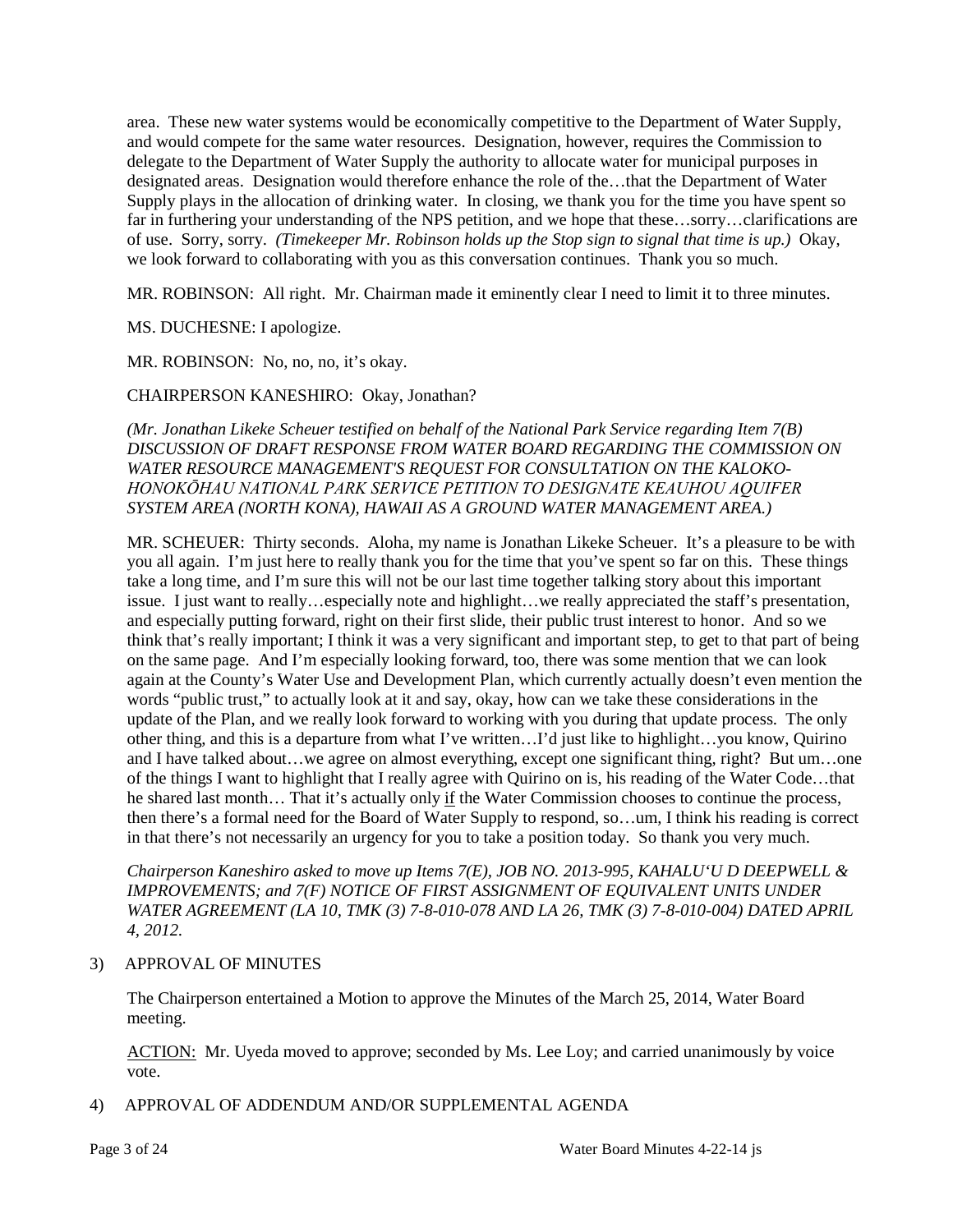ACTION: Mr. Robinson moved to accept Supplemental Agenda Items 5(A), JOB NO. 2014-1003, OLA'A #3 BOOSTERS A & B REPAIR, and 7(A), JOB NO. 2014-1005, KAHALU'U SHAFT PUMP #3 REPAIR; seconded by Mr. Greenwell, and carried unanimously by voice vote.

### 7) NORTH KONA:

# E. **JOB NO. 2013-995, KAHALU'U D DEEPWELL & IMPROVEMENTS:**

The contractor, Derrick's Drilling and Pump Services, LLC, addressed the Board to appeal the Department's decision to deny a time extension for JOB NO. 2013-995, KAHALU'U D DEEPWELL & IMPROVEMENTS.

The Manager-Chief Engineer said that the Department had denied the time extension request based on the information that was provided; staff did not feel that there was justification to grant a time extension.

Ms. Cynthia Moreira, the business manager for Derrick's Drilling and Pump Services, LLC, distributed a letter from a representative from pump repair vendor American Turbine, who Ms. Moreira said was the source of major delays in completing the Kahalu'u Well D project. According to the letter, American Turbine merged with National Pump Company; the merger of two such large companies is no easy task, Ms. Moreira said. She noted that the merger began in 2012; it is currently affecting Ms. Moreira's company, regarding the completion of the pump repair, which is required in order to complete the project, she said. Ms. Moreira said that the letter says that the pump was received by the vendor on January 22, 2014. The pump was sent by Federal Express to the vendor, Ms. Moreira said. She said that she now has a tentative repair date for June, and it will probably be around July when the pump is shipped back to Hawai'i so that Derrick's can start the work on Kahalu'u Well D. Ms. Moreira said that unfortunately, it is beyond her company's control as to the start of the repairs of the pump; she has had a very difficult time getting in touch with American Turbine. She said she has attempted several times to contact American Turbine by phone and email. Because of the merger and the departure of the then-manager at American Turbine, Mr. Bruce Smith, (who did not forward information regarding the pump, etc.), the pump just sat there. Ms. Moreira said that she is now getting in touch with American Turbine via a "middle person," adding that she is still having difficulties in getting a solid date as to when the pump repair will be completed.

Mr. Greenwell asked Ms. Moreira if she had any documented correspondence or paperwork to show the Board when she phoned or emailed American Turbine, and vice versa.

Ms. Moreira said she unfortunately did not bring the correspondence, etc., but attested that she did have it. She apologized for not having brought it to today's meeting. She said that her attempts to contact American Turbine had been pretty much on a weekly basis, including several attempts to contact a Ms. Jennifer Cotton via phone and email. There has been no response whatsoever, she said. She found this lack of response very unusual, and finally decided to contact National Pump to find somebody who could help her get in touch with someone at American Turbine. Ms. Moreira finally found someone at National Pump, and that person also had difficulties in getting in touch with anybody at American Turbine. This is where things stand today, with the information that she has now, regarding a tentative repair date in June. She said she still hopes for a solid completion date, but right now it looks like the pump will be in Hawai'i in July.

Mr. Greenwell asked Ms. Moreira if she had seen American Turbine's website, which makes claims that the company has very high-quality technical personnel who provide speedy turnaround and no delays. Mr. Greenwell said he understands where Ms. Moreira is coming from; she is out in the middle of the Pacific. He said that American Turbine is advertising itself nationally and globally about how great they are. He notes that the merger was done well over a year ago.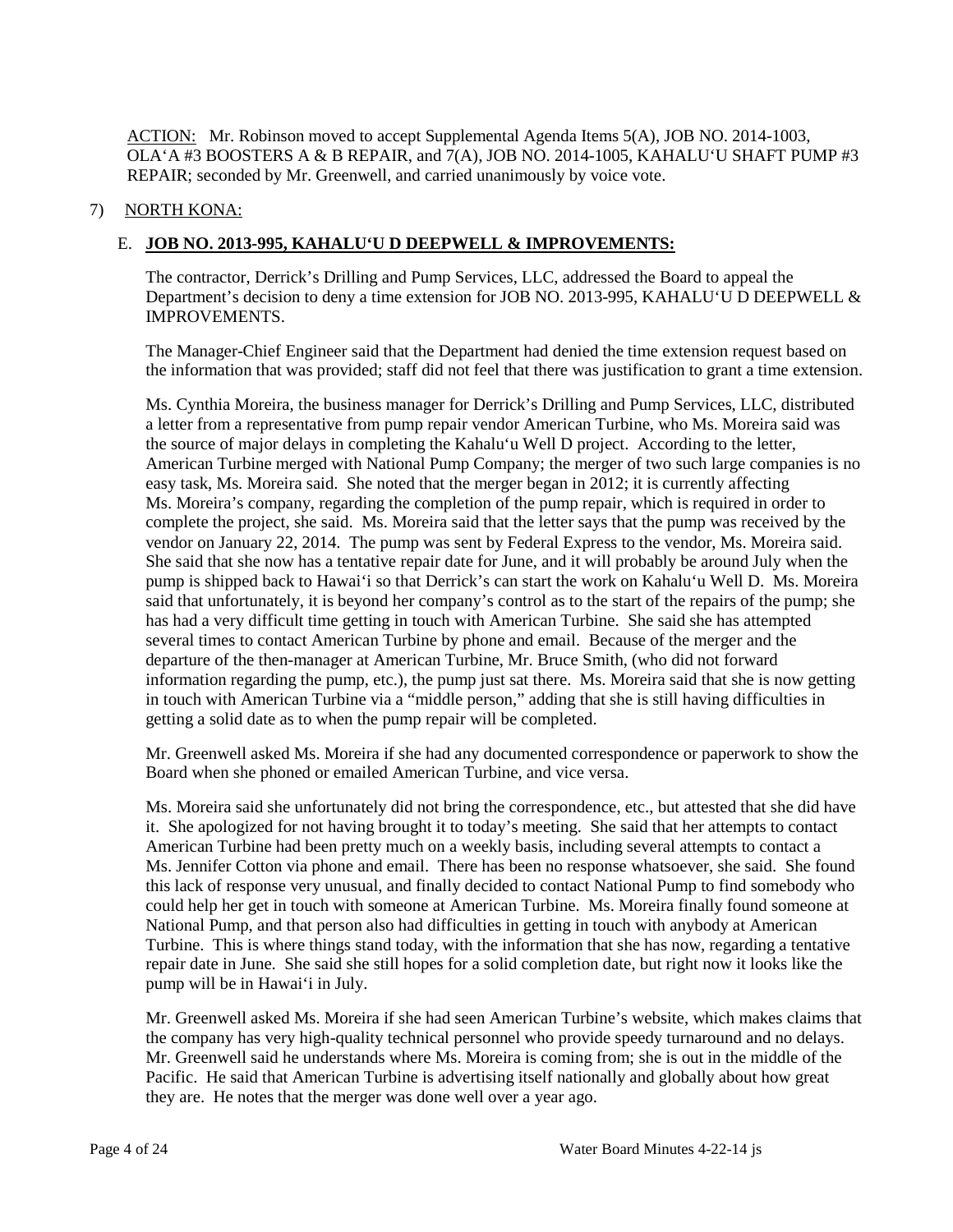Ms. Moreira said that she could honestly say that that is not what is happening. She said that she has made numerous attempts to contact American Turbine via email and phone, and has tried to contact Mr. Bruce Smith and an office manager, but she has had no response at all. It is very frustrating because Derrick's is up against a deadline, and is trying to explain to the vendor what Derrick's is up against. She said that she thought that by explaining to the vendor that Derrick's has a contract deadline and is facing liquidated damages, the vendor would be sympathetic and at least give Ms. Moreira a call or contact her. Ms. Moreira said that until today, there has honestly been no contact from American Turbine; she is taking this tentative repair date of June from a middle person who is in contact with American Turbine. That middle person actually asked Ms. Moreira yesterday if Ms. Moreira had gotten a call from American Turbine to date; Ms. Moreira said that she had not had any contact with anybody from American Turbine to date. It is highly frustrating to do one's best to get in touch with somebody to no avail, and to hear what American Turbine's website claims; she said she had not seen the website, but the vendor's claims are not that way at all.

Mr. Robinson said it would not be the first time that a website is lying. He said that Ms. Moreira and her company are more or less collateral damage to the merger of these two companies.

Ms. Moreira agreed.

Mr. Robinson asked the Manager-Chief Engineer what the reason was for denying the time extension; he asked whether it was due to the pump taking longer to extract, ship out, or repair, or whether it was due to the lack of receipt of the pump back.

The Manager-Chief Engineer said that he believes that the pump is ready, or has not been tested yet.

Ms. Moreira said that she understood that the pump is disassembled and is in pieces; the pump has not even been assembled. The pump is crated, and the crate was not opened until a couple of weeks ago. The pump has sat in American Turbine's warehouse since January, due to the failure of the nowdeparted Mr. Smith to pass on any information to the next manager or personnel regarding the status of the pump repair. The pump just sat there, she said.

The Manager-Chief Engineer said that DWS did execute the contract with the contractor, and the contract specified a certain completion date. DWS staff's assumption was that the contractor had some kind of relationship with the pump company; he was not sure whether or not they have an executed subcontract together, he said. DWS is not a party to their contracts, and the bottom line is that the contractor had a completion date which they obviously are unable to meet. However, DWS cannot take responsibility for the inability of their supplier to supply whatever equipment is needed per DWS's contract with Derrick's. Ms. Moreira was not successful in contacting the pump company, but DWS cannot take responsibility for that, the Manager-Chief Engineer said. He said that he hoped that the denial of the time extension would be upheld, based on these circumstances. Hopefully, Derrick's has some kind of recourse with their supplier, that they can fall back on, he said. DWS had a similar situation previously, where there is a relationship between a contractor and their supplier, which DWS had no handle on.

Mr. Uyeda asked whether the contract specified what vendor the pump needed to go to for repairs.

The Manager-Chief Engineer said that he did not know if the vendor was specified, but the contract did specify certain pump motor equipment that was previously approved during the bidding process.

Mr. Uyeda asked if DWS could go to another vendor, based on what the contract specified.

The Manager-Chief Engineer said he was not sure whether or not there is another vendor that could supply the pump that was specified out.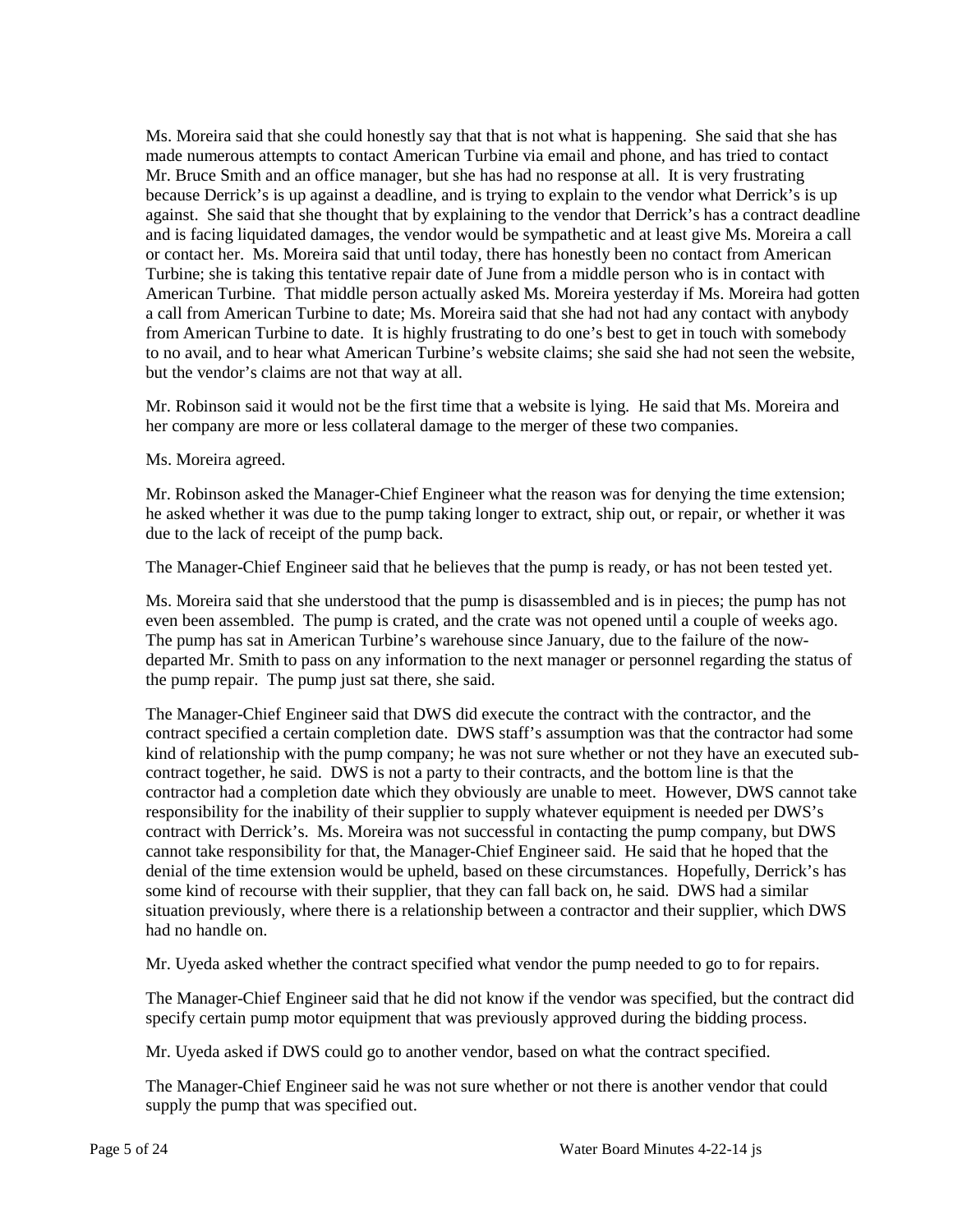Ms. Moreira said that this is an American Turbine pump, and so Derrick's went with American Turbine for the repairs. She noted that she does research as far as the bidding process, and Derrick's does the most accurate, most economical bid that it can get from the manufacturers. It was satisfying at the time that the pump went to the manufacturer, American Turbine, rather than to a different company; Derrick's at the time had no idea about the merger. Ms. Moreira said that she did not think to go on the American Turbine website to look for mergers, and she had no idea that there would be such a delay. Ms. Moreira said that she acted in a timely manner as soon as Derrick's was awarded the contract. She contacted everyone, and this situation was beyond Derrick's control. She had no idea that the merger was taking place, and that it would affect the production of the pump. This is where matters stand today, she said.

Mr. Greenwell asked if Ms. Moreira was aware that United Rental is in the process of buying National Pump.

Ms. Moreira said no.

Mr. Greenwell asked if that sale would cause a problem, or cause another delay.

Ms. Moreira said she could not foresee any further delays; she had gotten a pretty solid repair date from the middle person, but she would have no control over the next delay. Unfortunately, there might be a further delay, but right now, she felt pretty confident that Derrick's should be receiving the pump in July.

Ms. Iokepa-Moses said that if it was any consolation, she had tried calling American Turbine twice today during this discussion, and both times she had been rolled over to an answering machine. She asked about the middle person that Ms. Moreira had been referring to; she asked why the middle person could contact American Turbine while Ms. Moreira could not. Ms. Iokepa-Moses said that there needs to be some kind of direct communication with American Turbine, to give the Board any assurance that the repair will ever happen.

Ms. Moreira said that the middle person works for National Pump Company, which was not involved in the first place.

Ms. Iokepa-Moses asked why National Pump Company was getting this tentative date, while Ms. Moreira could not.

Ms. Moreira said that the man at National Pump tried to contact American Turbine for over a week, and finally got in touch with them. Ms. Moreira said she did not have their emails, but the National Pump person got in touch with the person who turns out to be the current manager, who took over from Mr. Smith. The National Pump person apparently knew who to go through, and finally after about a week managed to get in touch with someone at American Turbine. This is the information that the National Pump person was able to get for Ms. Moreira; she got copied in on the emails, but to date Ms. Moreira has not received an email from that particular person at American Turbine.

Ms. Iokepa-Moses said she did not feel assured by the fact that the tentative date was not given to Ms. Moreira directly by the person at American Turbine.

Ms. Moreira said she understood completely. It was an email between National Pump and American Turbine. The National Pump representative is a distributor, and the emails gave a tentative date for repairing the pump. She repeated that she has still not received a direct email from American Turbine regarding the repair. She still plans to keep trying to email the manager in charge at American Turbine;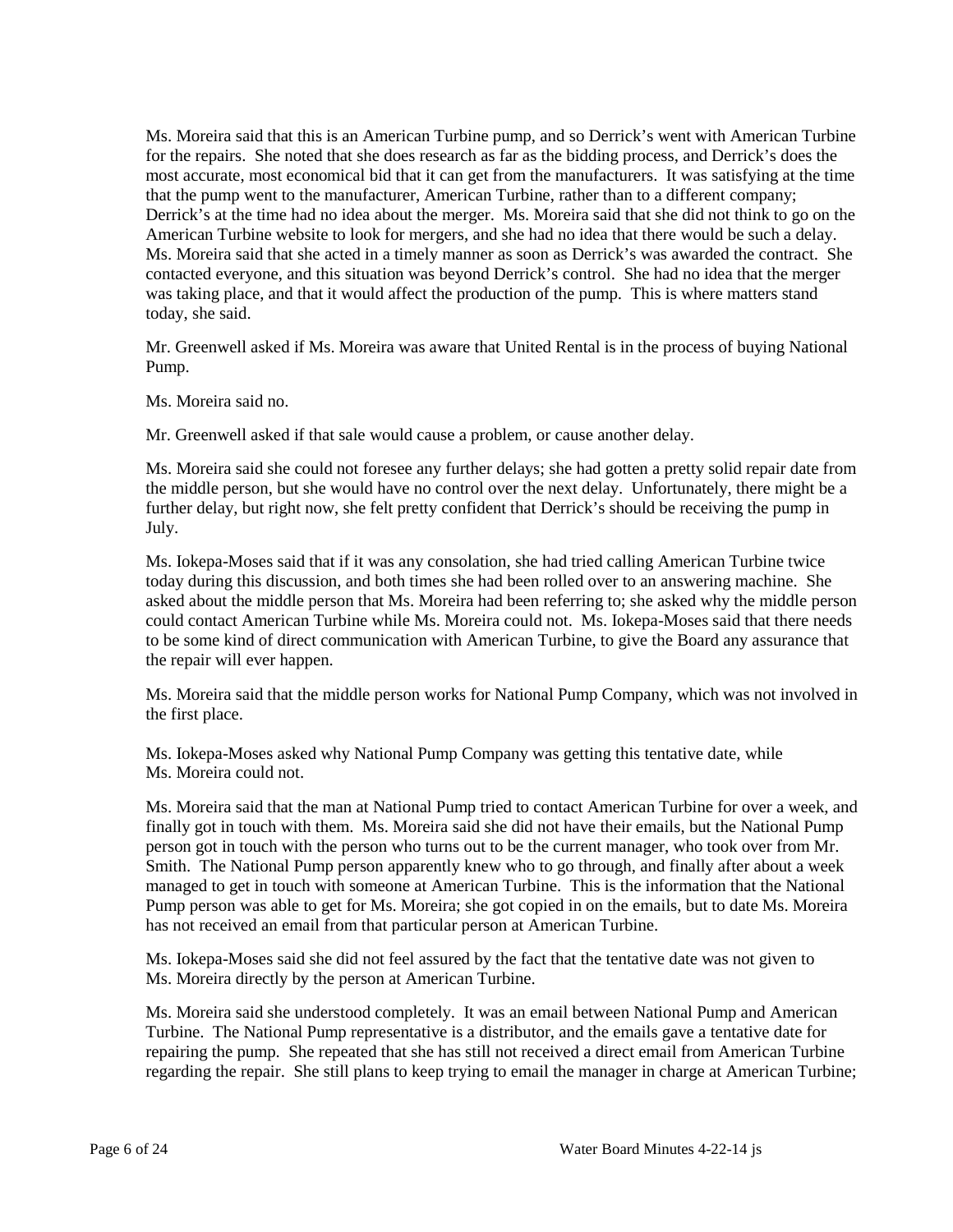she had emailed him, stressing Derrick's concerns and the position that Derrick's is in right now regarding the completion date; she has still not heard directly from the manager at American Turbine.

Mr. Robinson asked how much liquidated damages would be.

Ms. Moreira said the liquidated damages are \$1,000.00 a day. She noted that April 30 is the contract completion date, but Derrick's should get the pump back in July, but there is still work that needs to be done after the pump and other equipment arrive. She said she is asking for a September 1 deadline.

Mr. Robinson asked what it cost for the repair of the pump.

Ms. Moreira said it cost \$8,000.00 for the pump repair. However, Ms. Moreira said she was having problems over the price, which was quoted from the former manager. She is having a fight on her hands over the price and what it covers, but she said that is her problem.

Mr. Robinson said it sounds like Ms. Moreira has a course of action against Hunter Hawk, Inc., (whose name is on the letterhead of the letter she distributed), or National Pump Company.

Ms. Moreira said that actually it is American Turbine that she is dealing with, although National Pump and American Turbine merged. American Turbine has its facility in Fresno, California, while National Pump is still in Glendale, Arizona. Therefore, Ms. Moreira is dealing with American Turbine, even though it has merged. It was the American Turbine manager who left the company when the merger took place, and it was he who left things undocumented, she said.

The Deputy, to clarify, said that the liquidated damages for this project are actually \$150.00 a day.

Mr. Robinson said that \$150.00 a day is a little better (than \$1,000.00 a day).

Ms. Lee Loy said that is still a lot.

Ms. Moreira said it would pretty much wipe out any money from this project for Derrick's.

Ms. Lee Loy asked whether, if the Board does not grant the time extension, the project would be rebid.

The Manager-Chief Engineer said no.

Chairperson Kaneshiro asked what effect there would be on operations if the pump is not installed on schedule.

The Manager-Chief Engineer said that this pump has not been in use for several years, and DWS only went out to bid last year to get it back on-line. There had been some problems with the pump itself, and it has been a while since DWS has had that well on-line. DWS has been able to supply water from other sources in the area, including Haleki'i and the Kahalu'u Shaft. There is no urgency in getting this pump on-line right now, he said. The only thing is that having it on-line will help DWS reduce its pumpage from the Kahalu'u Shaft.

Ms. Iokepa-Moses asked whether the Board could defer this Item until next month, so that Derrick's can come back with some hard facts about the contact person, the scheduled repair date, etc. She said that she did not have a problem with granting Derrick's an extension until September, but she wanted to see some evidence of communication showing that the vendor is committed to fixing the pump and showing the timeline.

Chairperson Kaneshiro said that if the Board wants to provide some leeway for Derrick's, then someone needs to make a Motion to that effect.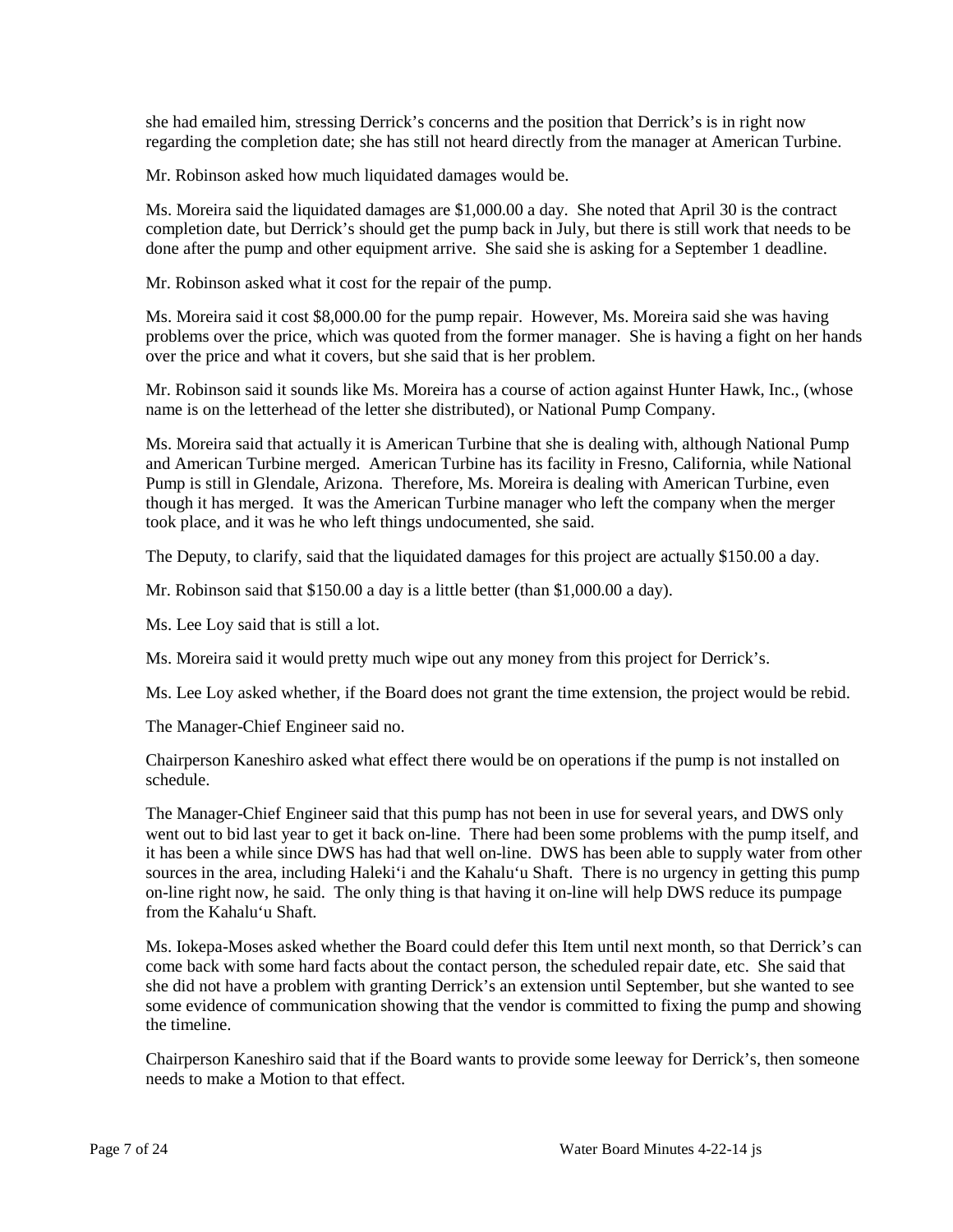Mr. Robinson said he seconded Ms. Iokepa-Moses's Motion to defer this Item to next month.

Chairperson Kaneshiro asked if anyone wanted to make a Motion.

MOTION: Ms. Iokepa-Moses moved to defer this Item until next month's meeting, giving Derrick's a time extension until next month's meeting to provide the Board with communication from American Turbine, stating that American Turbine intends to complete the repairs; seconded by Mr. Robinson.

Ms. Garson said she wanted to make sure she understood the Motion. She asked whether the Board would be granting a contract time extension until next month's meeting, or merely deferring the matter.

Ms. Iokepa-Moses said her Motion was granting Derrick's a time extension until the next Board meeting, so that the Board can review the documentation that Derrick's provides.

Ms. Garson noted that the next meeting is on May 27, so the Motion is granting Derrick's a time extension until May 27, and Derrick's will have the opportunity to come back before the Board at that time, to request a further time extension.

Chairperson Kaneshiro said that the Motion was moved and seconded.

Mr. Greenwell asked whether this Motion relieves Derrick's of any liquidated damages from the end of April until May 27.

Ms. Garson confirmed this.

Mr. Robinson told Ms. Moreira that the Board wants to see any email traffic, phone logs, letters or any other communication.

Ms. Moreira said that she can provide that.

Chairperson Kaneshiro said that hopefully, Ms. Moreira will be able to provide the Board with a letter from American Turbine that states that the pump will be sent back by a certain specific date.

The Manager-Chief Engineer noted that the Motion is to grant a time extension to May 27. However, if, for any reason, the Board votes to not extend the contract further, Ms. Moreira will be in the same spot that she was in today. He cautioned Ms. Moreira to work with her supplier to ensure that whatever information that the Board is requesting is provided. The Manager-Chief Engineer suggested that the supplier appear before the Board at its next meeting, to respond to the concerns that have been brought up. He said that he understood that Ms. Moreira cannot speak for American Turbine, and so it would be better if they are at next month's Board meeting. The Manager-Chief Engineer said that Ms. Moreira should contact American Turbine and have them here at the next Board meeting. Getting more information from American Turbine would help Ms. Moreira out, and hopefully move things forward, he added.

Ms. Lee Loy asked Ms. Moreira to provide the Board with as much information as Ms. Moreira already has, as early as possible via the DWS staff.

Ms. Moreira agreed to do this.

Ms. Lee Loy said that by getting that information to DWS in time for the Board packets to be sent out, the Board would have ample time to review the information.

Ms. Moreira agreed to do this.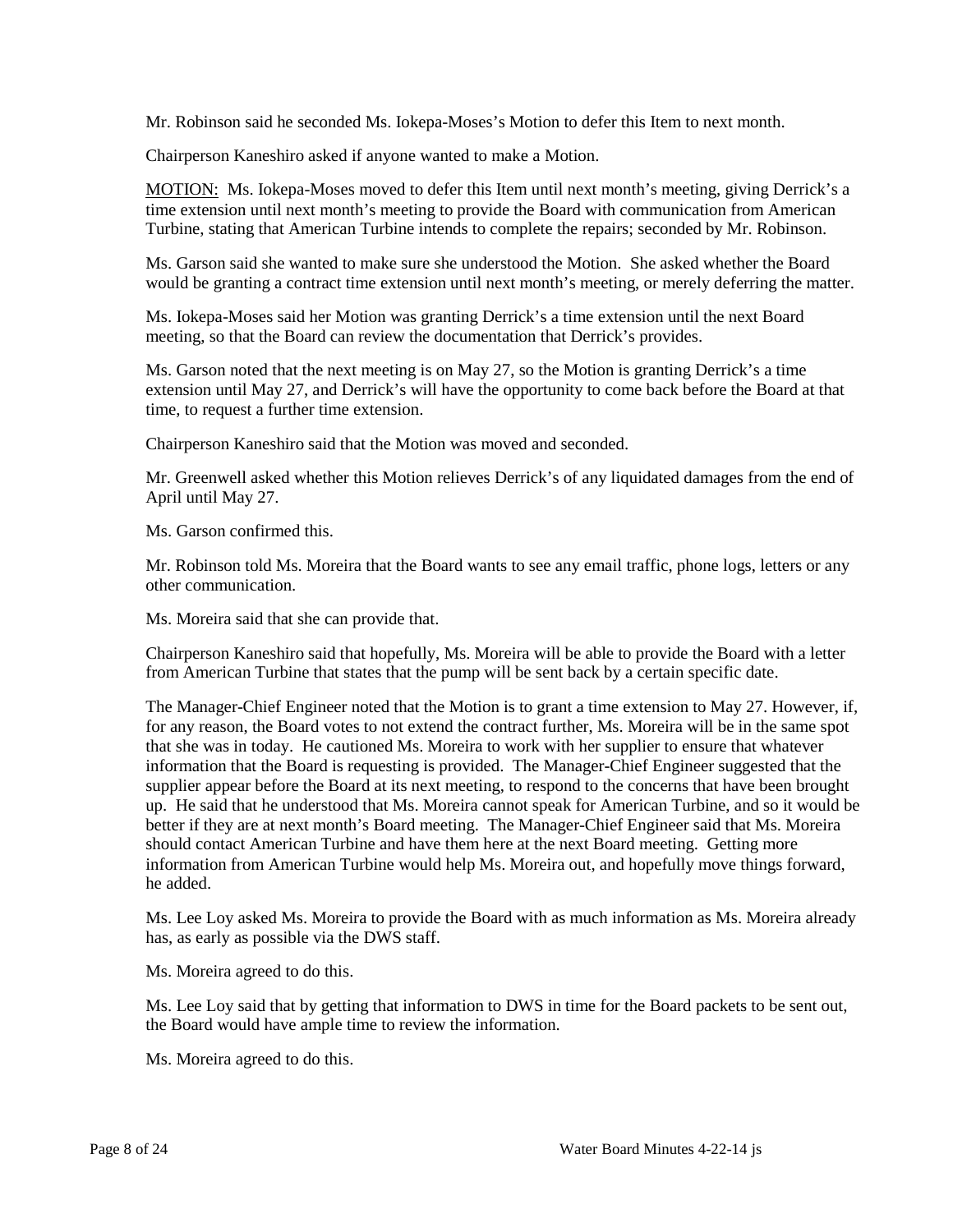Chairperson Kaneshiro asked Ms. Moreira to provide the Board with the information before the next meeting.

The Deputy wanted the Board to understand that the staff's recommendation was to deny the time extension. The denial was based on DWS's General Requirements and Covenants, which contain specific rules that the Department follows as to what constitute justifiable reasons for delays. He agreed that it would be great to get the correspondence that the Board is asking for.

Ms. Moreira said okay.

The Deputy said that the correspondence would be primarily for the Board's information, because unless something dramatic among the correspondence qualifies under "unforeseen delays" under the Department's General Requirements and Covenants, the Department's denial will probably still remain in effect.

Mr. Arikawa noted that if the Board denies the time extension request all the way through, at \$150 a day Derrick's would owe about \$18,000.00 in liquidated damages. He asked how much a new pump costs.

Ms. Moreira said it cost \$8,000.00 for the repair, and for a new pump it would be more than that, on the order of \$20,000.00 to \$30,000.00.

ACTION: Motion carried unanimously by voice vote.

### F. **NOTICE OF FIRST ASSIGNMENT OF EQUIVALENT UNITS UNDER WATER AGREEMENT (LA 10, TMK (3) 7-8-010-078 AND LA 26, TMK (3) 7-8-010-004) DATED APRIL 4, 2012:**

Kamehameha Investment Corporation (KIC) and the Trustees of the Estate of Bernice Pauahi Bishop (KS) are requesting to assign equivalent units in accordance with the Water Agreement dated April 4, 2012 and executed with the Water Board. The assignments are requested as follows:

| <b>Parcel</b>                       | <b>Pre-Assignment</b> | Post-Assignment      |
|-------------------------------------|-----------------------|----------------------|
| LA 10, TMK (3) 7-8-                 | 291 Equivalent Units  | 150 Equivalent Units |
| 010-078                             |                       |                      |
| LA 10A, TMK $(3)$ 7-8- 0<br>010-090 |                       | 40                   |
| LA 1, TMK (3) 7-8-<br>010-044       | $\Omega$              | 101                  |
| LA 26, TMK (3) 7-8-<br>010-004      | 349                   | 349                  |
| <b>Total</b>                        | 640                   | 640                  |

Section 3 of the 2014 Water Agreement provides for the reassignment of equivalent units. All parcels indicated on the above table are included in Exhibit 1-1 of the agreement. Further, the term of the agreement is for 20 years, or until 2032.

The Manager-Chief Engineer recommended that the Water Board approve the requested assignment, and authorize the Chairperson or Vice-Chairperson to sign the approval form, subject to review as to form and legality by Corporation Counsel.

MOTION: Mr. Robinson moved to approve; seconded by Mr. Arikawa.

Ms. Leslie Yim, President of KIC, noted that KIC is party to a water agreement with DWS from 2012, with 291 equivalent units assigned to Land Area (LA) 10. LA-10 is in the process of being sold, along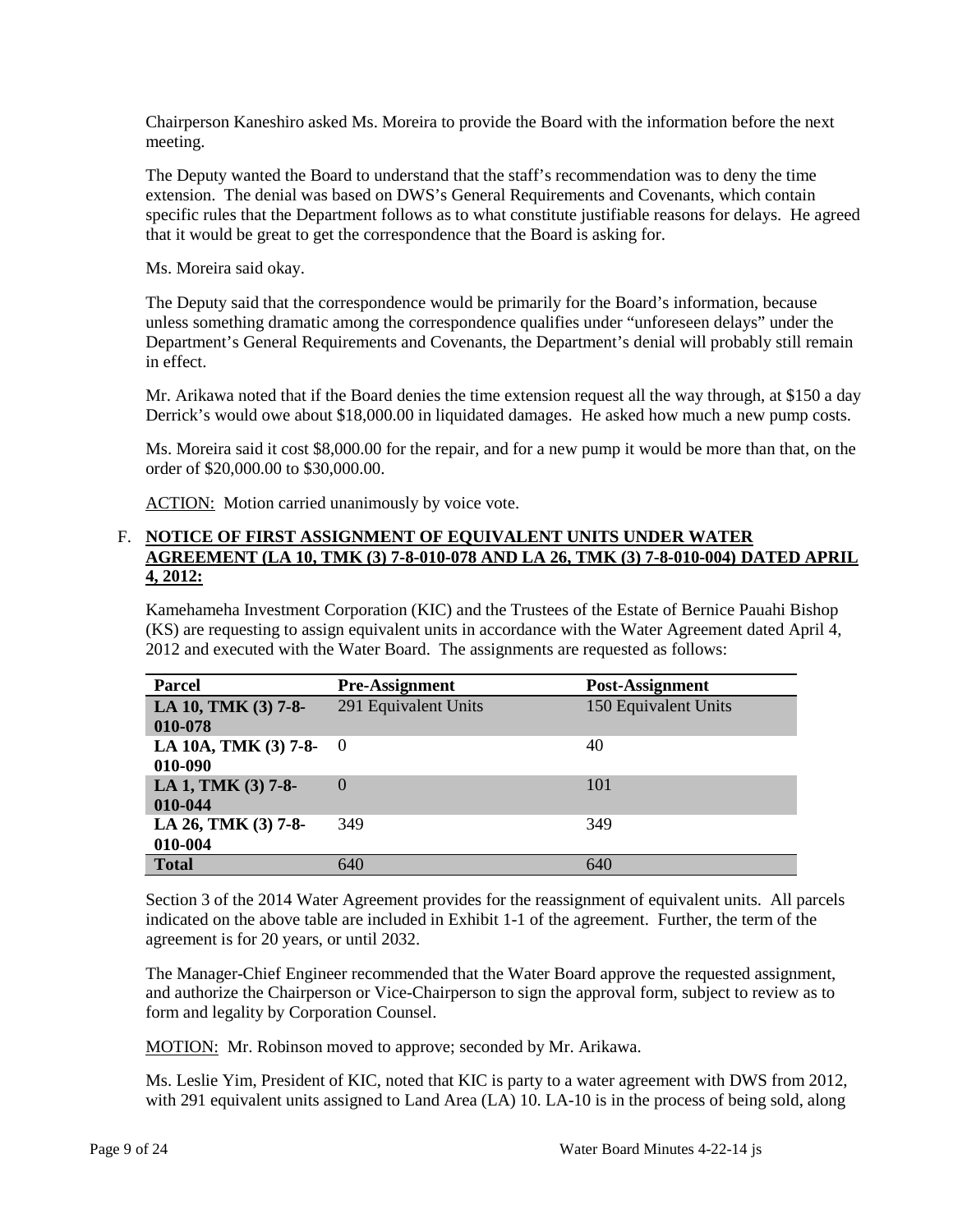with an adjacent parcel known as LA-10A. The buyer requested that KIC move some of those water credits to 10-A, because the two parcels are being developed together. The buyer, Ms. Yim noted, is very committed to sustainable development and water conservation, and KIC does not believe that the buyer will need all of the 291 credits that are currently sitting on the property. Therefore, KIC is requesting reassignment of 101 of those credits to a nearby land area, LA-1. All of the land areas that are under discussion here are considered eligible land areas for the agreement, in the Keauhou Resort Development Area. KIC understands that the reassignments are consistent with the terms of the agreement.

The Manager-Chief Engineer noted that the developers did indicate that they might not be using all of the units that are being proposed for reassignment. If the developers do not use all of those units, then the proposal is to come back to the Board in the future, and reassign some of those unused units back to the original LA-10.

Ms. Yim confirmed this, and thanked the Manager-Chief Engineer for the clarification. It is a bit of a timing issue; the developer needs to go in for planning approval, and the preliminary plan is to estimate the number of units that the developer will need. Therefore, KIC and the developer have mutually agreed on 190 units between LA-10 and LA-10A. Post-closing, if after going for planning approval the developer finds that they need additional units, then KIC has agreed to transfer back to LA-10 or LA-10A the additional units that the developer needs, but not to exceed the original 291 units that originally existed there, and not to exceed a seven-year time horizon. That time horizon gives the developer quite a bit of buffer time, to enable the developer to plan development.

Ms. Lee Loy asked what type of density the zoning allows for LA-10 and LA-10A.

Ms. Yim said that LA-10 and LA-10A are zoned multi-family. The density that is currently approved is 184 units; the Special Management Area (SMA) has expired, and the developer needs to go back and reapply. Right now, based on the developer's preliminary site plan, the density is anticipated to be about 140-150 units. Therefore, the density will be below 184 units.

Ms. Lee Loy asked whether the SMA still needs to be applied for.

Ms. Yim said that the developer needs a time extension.

Ms. Lee Loy asked when the SMA expired.

Ms. Yim said it expired in March of this year.

Ms. Lee Loy asked about the 184 units for this new development.

Ms. Yim said that 184 units are what were approved under the prior SMA, but the developer does not believe they will apply for the same density; the density will be lower.

Ms. Lee Loy asked about the zoning and density in LA-1, Lots 90 and 44.

Ms. Yim apologized that she did not know off the top of her head. LA-1 sits at the head of Keauhou Bay in the Resort node. She said that KIC chose LA-1 as a potential "down the line" development area; KIC needed to "park" water units somewhere, and so LA-1 could be an area of future development.

Ms. Lee Loy asked if there were any other regulatory permits such as SMA's for those lots in LA-1.

Ms. Yim said no.

Ms. Lee Loy asked for confirmation that the seven-year time horizon did not apply to LA-10 and LA-10A.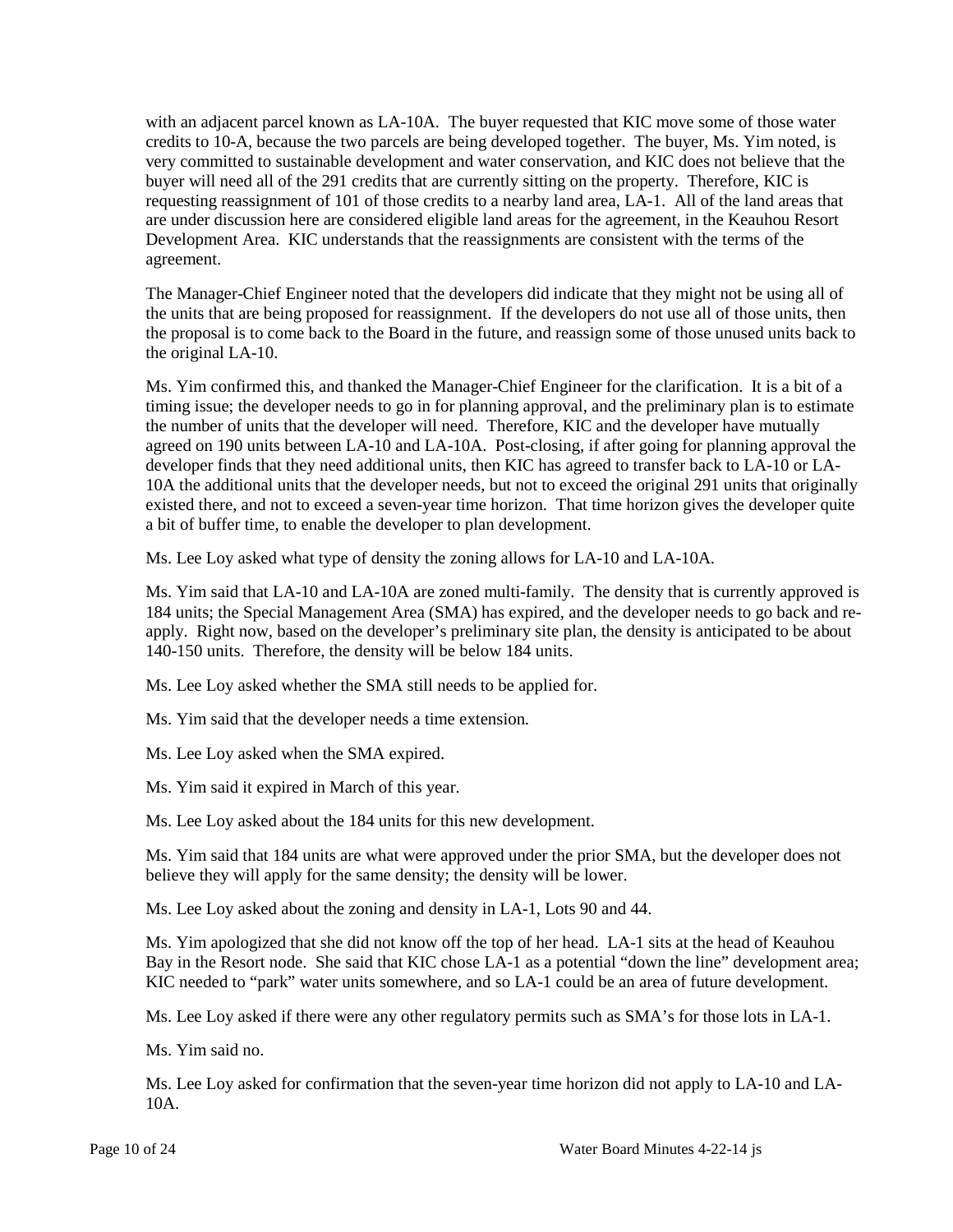Ms. Yim confirmed this.

Mr. Robinson asked Ms. Yim if she had a better map than the black-and-white copy provided to the Board.

Ms. Yim said she had a color copy of the map. *(She passed the map around to the Board.)* As the Board perused the map, Ms. Yim noted that LA-10 and LA-10A are across from Keauhou Shopping Center.

Mr. Robinson noted that Keauhou Resort Development Area has moved water units around from here to there, and rezoned and SMA-ed; this was a great example of how to spend a lot of money on planning and permitting. He asked whether anybody has thought of doing a District application for the entire Keauhou Resort Area, so that water units could be easily moved around. He then asked the Manager-Chief Engineer whether this Water Agreement assigns water units to parcels; he asked whether the agreement could be expanded to assign water credits to all of Keauhou for use as-needed within the Resort, rather than having to go through the process every time in order to move water units to different areas.

The Manager-Chief Engineer said yes, the 2012 Water Agreement outlined the development area, so right now the water units are restricted to the area outlined in that Agreement. If there is a proposal to assign units outside of that described development area, the developer would have to come to the Board for approval of the assignment (even if it is within the DWS service area that the Department can supply water to). Right now, the good thing is that in today's Item, everything is within that initial development area described in the 2012 Water Agreement.

Mr. Uyeda said that he had concerns that DWS is entering into all of these new water agreements or revised water agreement, amid the pending National Park Service petition to designate Keauhou Aquifer as a Water Management Area. He asked whether DWS could deliver water to the respective parties of these agreements if the Commission on Water Resource Management (CWRM) designates any aquifer as Water Management Area. Mr. Uyeda said he wanted to see some kind of language acknowledging that if any aquifer gets designated, that DWS may be unable to deliver water units to any given development. He said that is just his input, based on what is currently going on in the community.

The Manager-Chief Engineer said yes, that concern is always on DWS's mind, and the thinking is that with the proposed petition, DWS needs to have such language in agreements. However, he recommended that this happen with agreements going forward; DWS was not proposing any changes to this existing Water Agreement. He said he had no problem including such language in any new agreements amid the proposed petition.

Mr. Uyeda asked Ms. Garson if such language could be inserted into this revised agreement.

Ms. Garson said yes, it is a reasonable request to put such language in there.

AMENDMENT TO MAIN MOTION: Mr. Uyeda moved that Ms. Garson and KIC's attorney work on language, and come back to the Board for approval of the revised assignments of water; Ms. Lee Loy seconded.

The Manager-Chief Engineer said he would have no problems including such language; DWS has several other agreements in place, and perhaps DWS needs to also include such language in all of those agreements.

Mr. Greenwell noted that this Item just involves moving numbers around, and asked whether the Board could just give KIC an approval-in-concept, because there are time constraints involved here, and the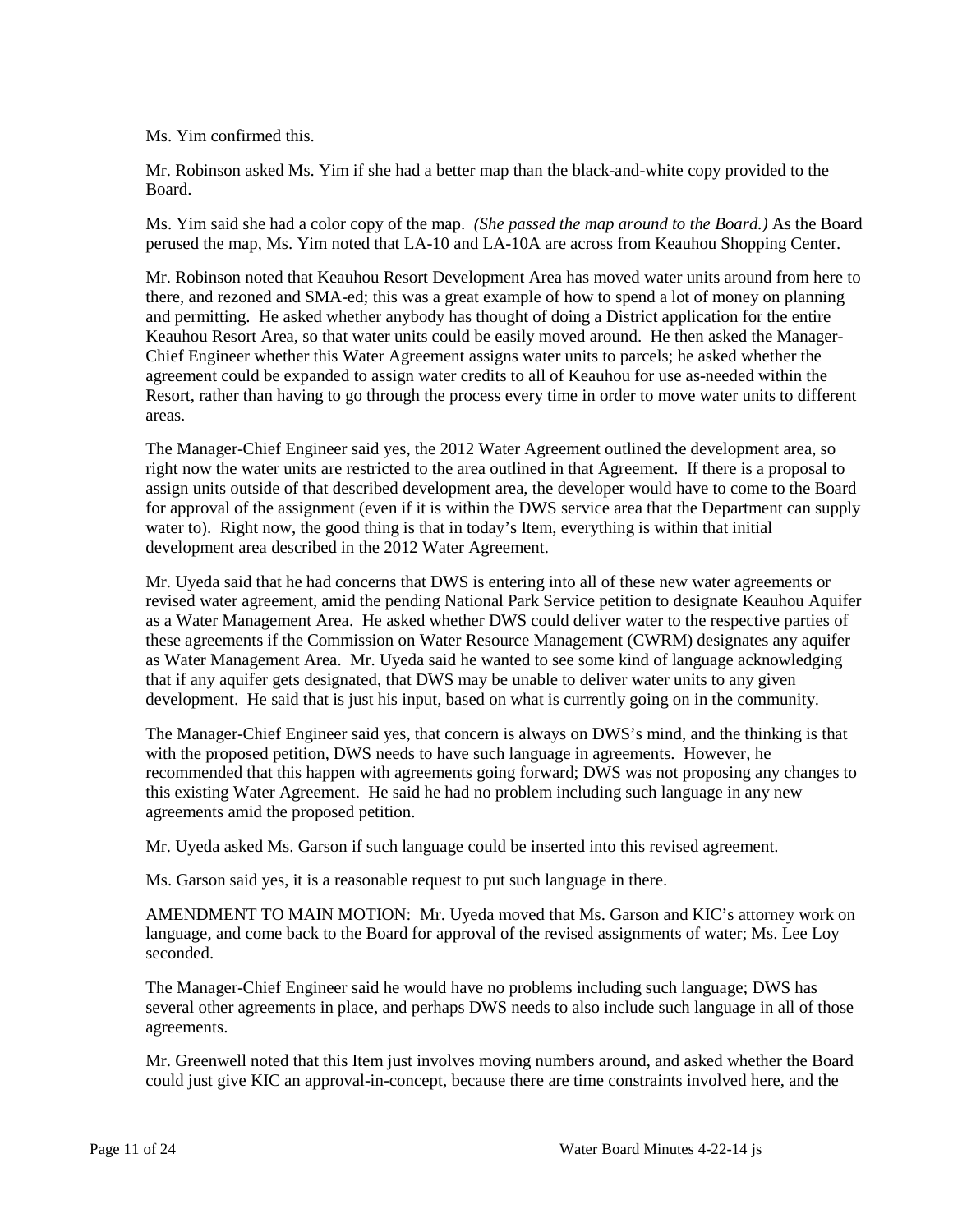developer needs to get moving. It is not like the Board is giving KIC brand-new units; it is just a matter of moving the water units around. He said KIC might be pinched for time.

The Manager-Chief Engineer said that the developers mentioned some kind of seven-year period that they might be looking at. However, the 2012 Water Agreement allows for a 20-year time period for use of these water allocations. That 20-year period will end in 2032, he said, expressing the hope that the developer could complete their development way before 2032.

Ms. Yim said the developer/buyer is looking to get started right away; the only condition prior to closing is the reassignment of these water credits. The Purchase and Sale Agreement indicates that closing would take place 10 days after Water Board approval of the reassignment. The process of reassigning back any credits, if the developer needs them, would be within the seven-year period.

Mr. Robinson said he was returning to his original comment to the Manager-Chief Engineer. He proposed that the Keauhou water credits be dealt with as in a project district application, whereby the credits are usable within Keauhou. This would alleviate the need to come back every time to the Water Board for approval of a little credit here and a little credit there. He proposed allowing the developer to provide the Board with an after-the-fact letter that shows that X-parcel is going to use so many credits. He noted that these particular water credits were bought by KIC 25 years ago.

Ms. Yim said yes, the credits were all paid for.

The Manager-Chief Engineer said yes, he would have no problem with that. He suggested that Ms. Garson weigh in on this concept. He noted that the initial development area was described in the 2012 Water Agreement. If the transfers of credits are within those parcels, he would have no problem just letting the Board know after the fact that KIC had assigned certain units to such-and-such parcel within the initial development area.

Mr. Uyeda said he thought a disclosure should be brought forward to the purchaser, that DWS may not be able to deliver water in the future if the designation of Keauhou Aquifer goes through. He said he believes that DWS should start putting disclosure language in all of DWS's new or revised agreements. This does not just involve agreements within the Keauhou Aquifer; DWS should include such language in all agreements for all over the island. He said that was just his input.

Ms. Yim pointed out to Mr. Uyeda that this is not a new agreement, nor is it a revised agreement. He asked if Mr. Uyeda still felt strongly about having such language in this reassignment.

Mr. Uyeda said yes. This petition is a very big deal, and it is going to affect a lot of people both in the private and public sectors, he said. It will affect water departments and water sources, as well as private land owners and developers. That is his concern, Mr. Uyeda said.

Ms. Iokepa-Moses noted that there was a Motion and a Second on the floor; she questioned whether the Board should change the Water Agreement that was already in place, and suggested that instead the Board could do an acknowledgment letter that the new owner would sign, in which the new owner acknowledged that there is concern over DWS's ability to deliver water in the future. She suggested that the letter have generic language; with the letter, the Board would not need to go in and change the Water Agreement. Ms. Iokepa-Moses said that the Board is already granting KIC assignment rights in this contract today; she said the Board should say Yes to the contract, but ask the new owner to sign this acknowledgment letter that acknowledges that DWS may not be able to deliver water due to circumstances out of DWS's control.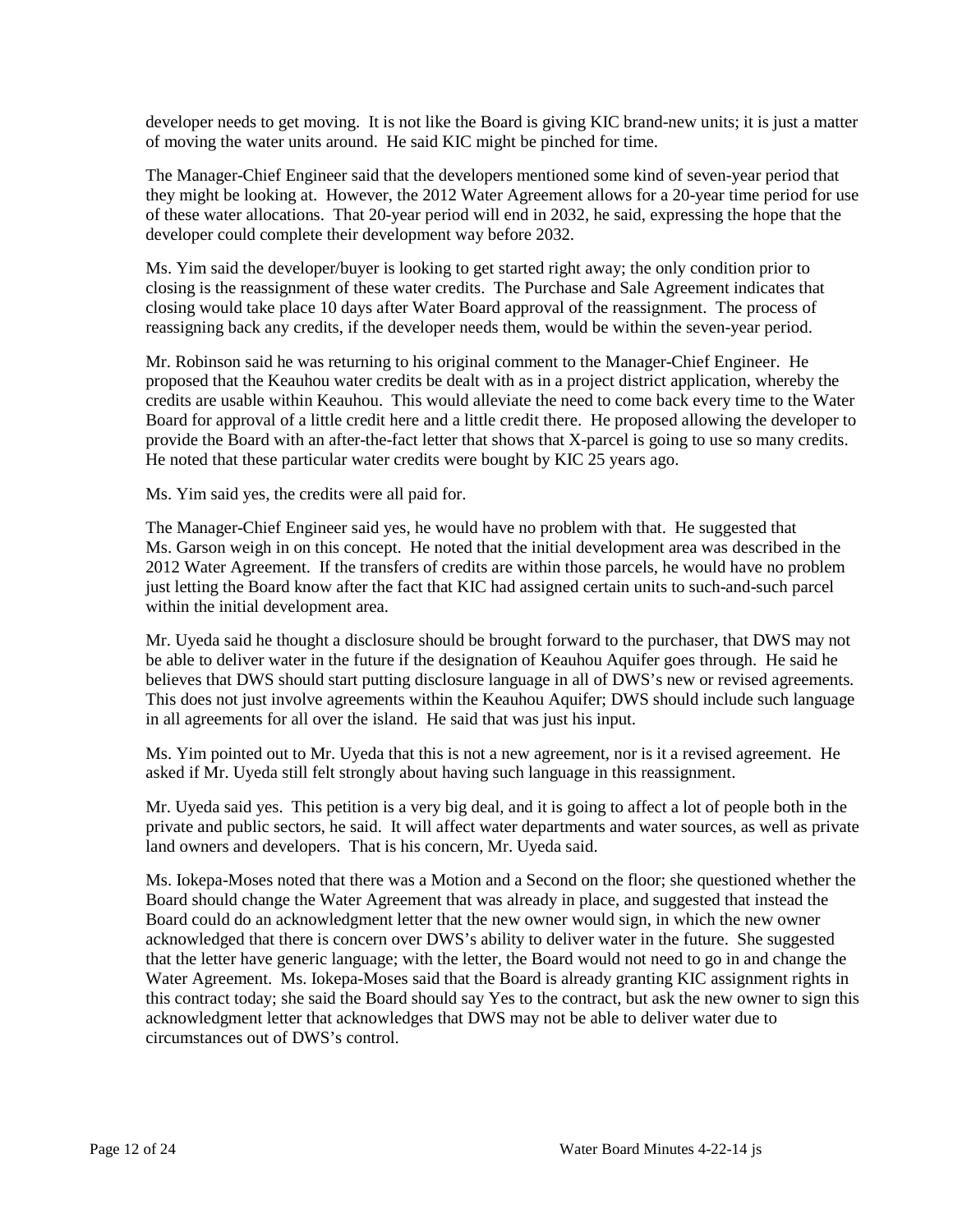Ms. Garson said that the Board would not be changing the Water Agreement itself. KIC is asking for a Consent to assignments, so the acknowledgment could be put into this assignment document. It would not necessarily change what is in the actual Water Agreement.

Ms. Iokepa-Moses agreed.

Ms. Lee Loy noted that KIC is transitioning some of its goals and objectives. She asked Ms. Yim to share with the Board a little bit of how KIC is going to be transitioning and what KIC's new goals are.

Ms. Yim said it is true; KIC has been in the process of winding down its day-to-day operations over the past year, in some cases divesting some of its assets that had been slated for divestiture anyway. LA-10 is one of those assets. In other cases, KIC is consolidating some of its assets to Kamehameha Schools (KS), which is also looking at some regional changes in its structure and hierarchy. As part of this transition, KIC has been focusing on its recommitment to education and culture in the areas where it has assets. Their focus right now is the redevelopment of the Keauhou Beach Hotel site. KIC is also looking at its goals and objectives in developing its 2015 Strategic Plan. Ms. Yim said that she could not speak for KS, but she was sure that KIC could come back at some point and give the Board an update on the plans for Keauhou. She noted that Mr. Robinson understood what a journey the KIC has taken over the years.

Mr. Robinson said yes, this goes back to Mr. Peter Overlander, who did the original Keauhou Resort Plan.

Ms. Yim said yes, adding that she herself is new to the scene.

Mr. Uyeda said that this Water Agreement is a tri-party agreement involving KIS, KS and DWS. He asked if KIC was going to remain an entity going forward, in the event that there is any revision needed in the future. He noted that the Board recently dealt with another tri-party agreement in which one of the parties dissolved, and another company failed to get assignment of water units going forward. He asked Ms. Yim what KIC anticipates after it does its transition; he asked if KIC would still be a business.

Ms. Yim said that KIC as an entity will remain. She noted that KIC has been around for so long, and has a lot of outstanding business, agreements and contracts still in place. KIC will remain an entity for some time, even though its day-to-day operations are winding down and there are not many employees, etc. If KIC were to look at actually dissolving itself as an entity, it would make some legal changes whereby KS would assume the rights and responsibilities of KIC.

Chairperson Kaneshiro at this point asked the Secretary to read the Motion.

Mr. Robinson said there were actually two Motions on the floor: the Motion to approve the original recommendation, and also Mr. Uyeda's Motion.

The Secretary said that Mr. Uyeda's Motion was to include language that would acknowledge that there was the possibility that DWS would be unable to deliver water.

Ms. Garson said that is correct. Mr. Uyeda's Motion is basically an Amendment to the Main Motion, so the Board can vote on the Amendment to the Main Motion.

Chairperson Kaneshiro asked if everyone understood what the Amendment says.

The Secretary reiterated that the Amendment moves to include language that acknowledges that there is a possibility that DWS would be unable to deliver water.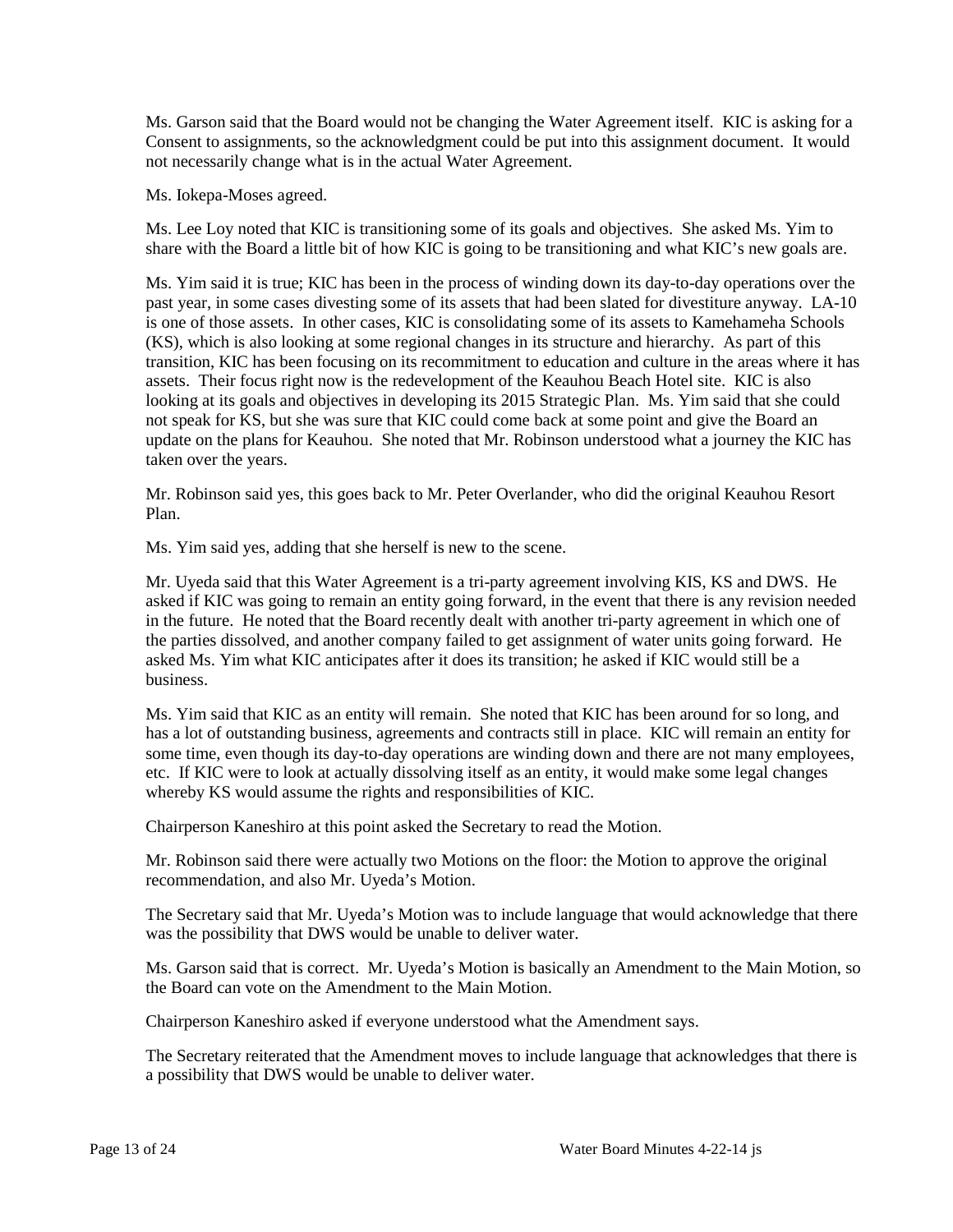ACTION ON AMENDMENT TO MAIN MOTION: Amendment to Main Motion carried with six (6) Ayes: (Messrs. Arikawa, Greenwell, Robinson, Uyeda; Chairperson Kaneshiro and Ms. Lee Loy); one (1) Nay: (Ms. Iokepa-Moses) and one (1) absent (Mr. Takamine).

Chairperson Kaneshiro said that now the Board must vote on the Main Motion. He asked the Secretary to restate the Main Motion.

The Secretary said the Main Motion is to approve the reassignment of equivalent units, per the Recommendation by staff, as stated.

Ms. Garson said right, but it is subject to the inclusion of some language regarding disclosure. She said she was unclear whether the Board wants the Department to come back with the language; she asked if the Board is deferring on the Main Motion or just agreeing to it, and then allowing the attorneys to work on language.

Mr. Robinson said it was the latter, to let the attorneys work on the language. He said hopefully the language would not kill this transaction.

Chairperson Kaneshiro asked if everyone understands the Main Motion.

Mr. Robinson said yes.

Ms. Iokepa-Moses said that is why she voted Nay on the first vote, because she wondered how fast the Board could get approval to Ms. Yim. Ms. Iokepa-Moses said she thought the Board should give KIC approval right away; she asked for confirmation that the Board was not deferring the matter and that the Board was giving KIC approval right now.

Ms. Garson confirmed this.

Chairperson Kaneshiro called for a vote on the Main Motion as Amended.

ACTION: Main Motion as Amended carried unanimously by voice vote.

#### 5) PUNA:

### A. **JOB NO. 2014-1003, OLA'A #3 BOOSTERS A & B REPAIR:**

Bids for this project were opened on April 17, 2014, at 2:30 p.m., and the following are the bid results:

| <b>Bidder</b>                                | Amount       |
|----------------------------------------------|--------------|
| Beylik Drilling & Pump Service, Inc.         | \$179,000.00 |
| Derrick's Well Drilling & Pump Services, LLC | \$175,000.00 |

Project Scope: This project generally consists of the replacement of the existing pumps, discharge heads, and motors; modifications to the discharge piping; and chlorination of the pumping assembly, in accordance with the plans and specifications.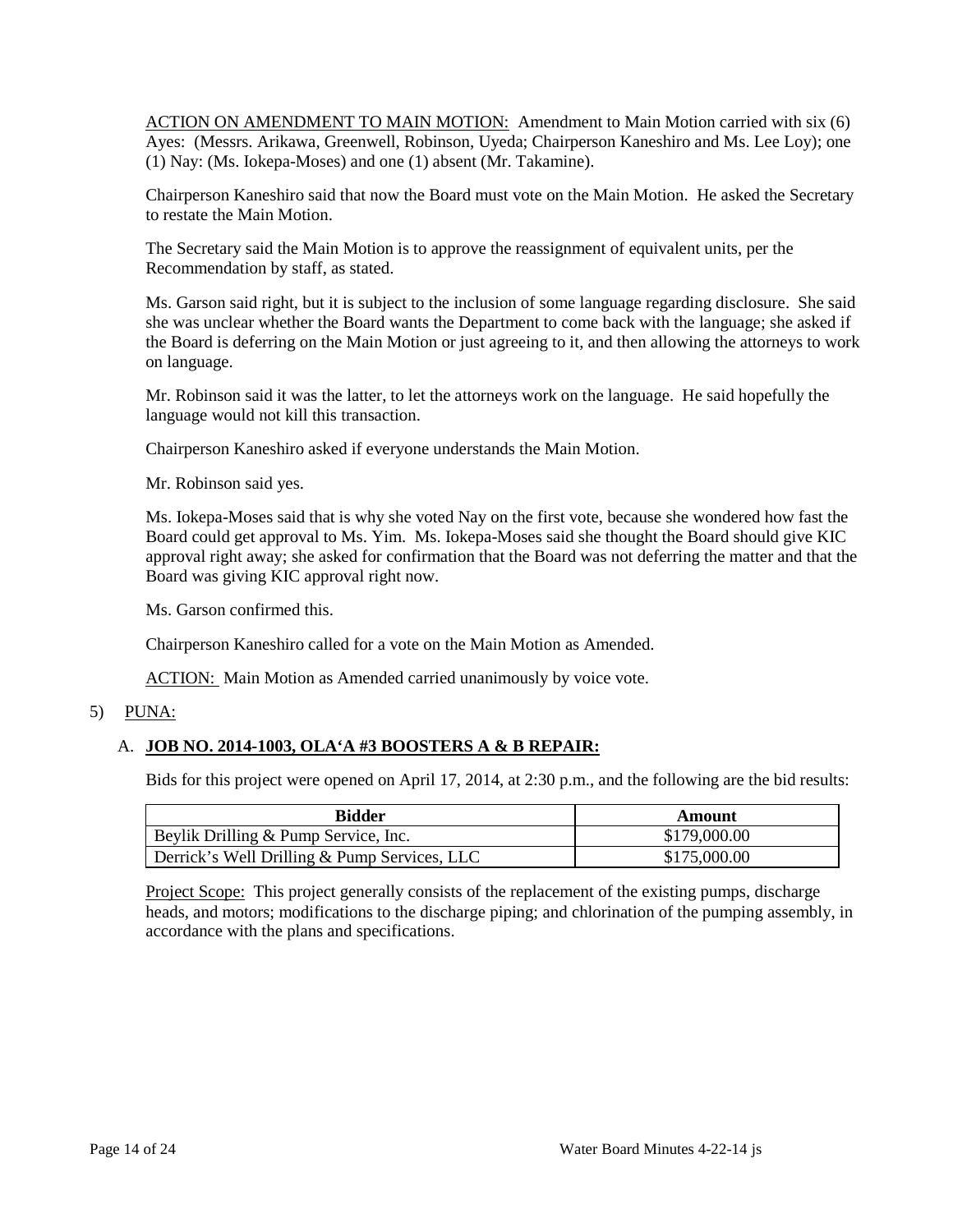### Project Cost:

| 1) | Low Bidder (Derrick's Well Drilling & Pump Services, LLC) \$175,000.00 |               |
|----|------------------------------------------------------------------------|---------------|
| 2) | Construction Contingency (10%)                                         | \$ 17.500.00  |
|    | <b>Total Construction Cost:</b>                                        | \$ 192,500.00 |

Funding for this project will be from DWS CIP Budget under "Deepwell Pump Replacement." The contractor will have 240 calendar days to complete this project. The Engineering estimate was \$140,000.00.

The Manager-Chief Engineer recommended that the Board award the contract for JOB NO. 2014-1003,  $OLA'A$  #3 BOOSTERS A & B REPAIR, to the lowest bidder, Derrick's Well Drilling & Pump Services, LLC, for their bid amount of \$175,000.00 plus \$17,500.00 in construction contingency for a total contract amount of \$192,500.00, and that either the Chairperson or the Vice-Chairperson be authorized to sign the contract, subject to review as to form and legality by Corporation Counsel.

ACTION: Mr. Greenwell moved to approve; seconded by Ms. Lee Loy, and carried unanimously by voice vote.

### 6) SOUTH KOHALA:

### A. **STANDARD THREE-PARTY INTERCONNECTION AGREEMENT BETWEEN THE DEPARTMENT OF WATER SUPPLY, LĀLĀMILO WIND COMPANY, LLC, AND HAWAI'I ELECTRIC LIGHT COMPANY (HELCO) FOR A WIND FARM AT LĀLĀMILO, SOUTH KOHALA, HAWAI'I:**

The Water Board and Site Constructors, Inc., entered into a Renewable Energy Service and Power Purchase Agreement dated October 22, 2013 ("PPA"), and subsequently that PPA was reassigned to the Lālāmilo Wind Company, LLC on December 23, 2013.

The Department of Water Supply (DWS) and Lālāmilo Wind Company, LLC, will be seeking a Standard Three-Party Interconnection Agreement with Hawaii Electric Light Company (HELCO), for the purpose of installing the electricity generation facility to be operated in parallel to the HELCO system. This agreement can be changed or terminated with a 60-day prior written notice, and is needed to initiate HELCO's review of the Lālāmilo wind farm project's electrical design. The Windfarm is to be located on a portion of TMK (3) 6-6-001:071.

Staff has reviewed the agreement and finds it acceptable.

The Manager-Chief Engineer recommended that the Water Board approve the STANDARD THREE-PARTY INTERCONNECTION AGREEMENT BETWEEN THE DEPARTMENT OF WATER SUPPLY, LĀLĀMILO WIND COMPANY, LLC, AND HAWAI'I ELECTRIC LIGHT COMPANY (HELCO) FOR A WIND FARM AT LĀLĀMILO, SOUTH KOHALA, HAWAI'I, and that either the Chairperson or Vice-Chairperson be authorized to sign the document, subject to review as to form and legality by Corporation Counsel.

MOTION: Mr. Robinson moved to approve; seconded by Mr. Arikawa.

Mr. Greenwell asked whether this was the appropriate time to bring up the property tax restatement in the contract.

The Manager-Chief Engineer said that the property tax issue that was discussed at the previous Board meeting has been worked out.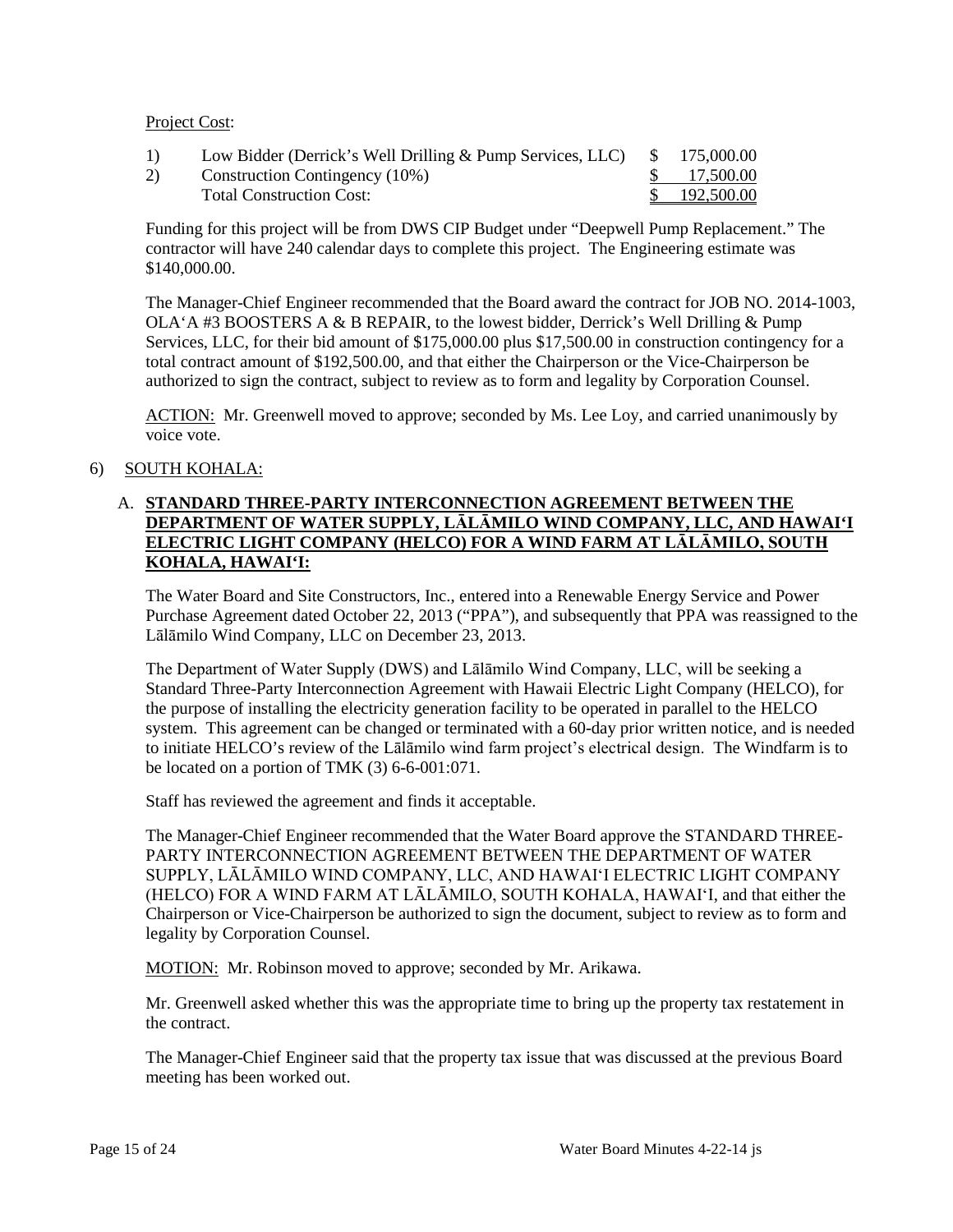Ms. Garson confirmed that it was included in the contract.

Mr. Greenwell said in that case, the matter is all pau.

ACTION: Motion carried unanimously by voice vote.

#### 7) NORTH KONA:

### A. **JOB NO. 2014-1005, KAHALU'U SHAFT PUMP #3 REPAIR:**

Bids for this project will have been opened on April 17, 2014, at 2:00 p.m., and the following are the bid results:

| <b>Bidder</b>                                | Amount       |
|----------------------------------------------|--------------|
| Beylik Drilling & Pump Service, Inc.         | \$103,000.00 |
| Derrick's Well Drilling & Pump Services, LLC | \$135,000.00 |

Project Scope: This project generally consists of the replacement of the existing well pump, column pipe, combination couplings, lineshaft, lineshaft rubber bearing, couplings, air line and all appurtenant equipment, such as strapping, and chlorination of the well and pumping assembly, in accordance with the plans and specifications.

#### Project Cost:

| 1) | Low Bidder (Beylik Drilling $&$ Pump Service, Inc.) | 103,000.00   |
|----|-----------------------------------------------------|--------------|
| 2) | Construction Contingency (10%)                      | 10,300.00    |
|    | <b>Total Construction Cost:</b>                     | \$113,300.00 |

Funding for this project will be from DWS CIP Budget under "Deepwell Pump Replacement." The contractor will have 270 calendar days to complete this project. The Engineering estimate was \$180,000.00.

The Manager-Chief Engineer recommended that the Board award the contract for JOB NO. 2014-1005, KAHALU'U SHAFT PUMP #3 REPAIR, to the lowest bidder, Beylik Drilling & Pump Service, Inc., for their bid amount of \$103,000.00 plus \$10,300.00 in construction contingency for a total contract amount of \$113,300.00, and that either the Chairperson or the Vice-Chairperson be authorized to sign the contract, subject to review as to form and legality by Corporation Counsel.

MOTION: Mr. Robinson moved to approve; seconded by Ms. Lee Loy.

Mr. Greenwell noted that the estimate for this project was \$180,000.00. He asked why the bids came in so much lower than the estimate.

Mr. Ikeda said that the estimate was based on prior pump replacement that DWS did on similar projects. For some reason, the bids came in much lower, so DWS got lucky.

Mr. Robinson said he hoped the luck would not change into another request for a time extension or an inability to complete the project on time.

Mr. Ikeda said that DWS would have to address that if it happens.

Mr. Robinson noted that the Ola'a #3 Boosters A & B Repair project handled earlier in the meeting had been estimated at \$140,000.00, but the winning bid came in at \$175,000.00.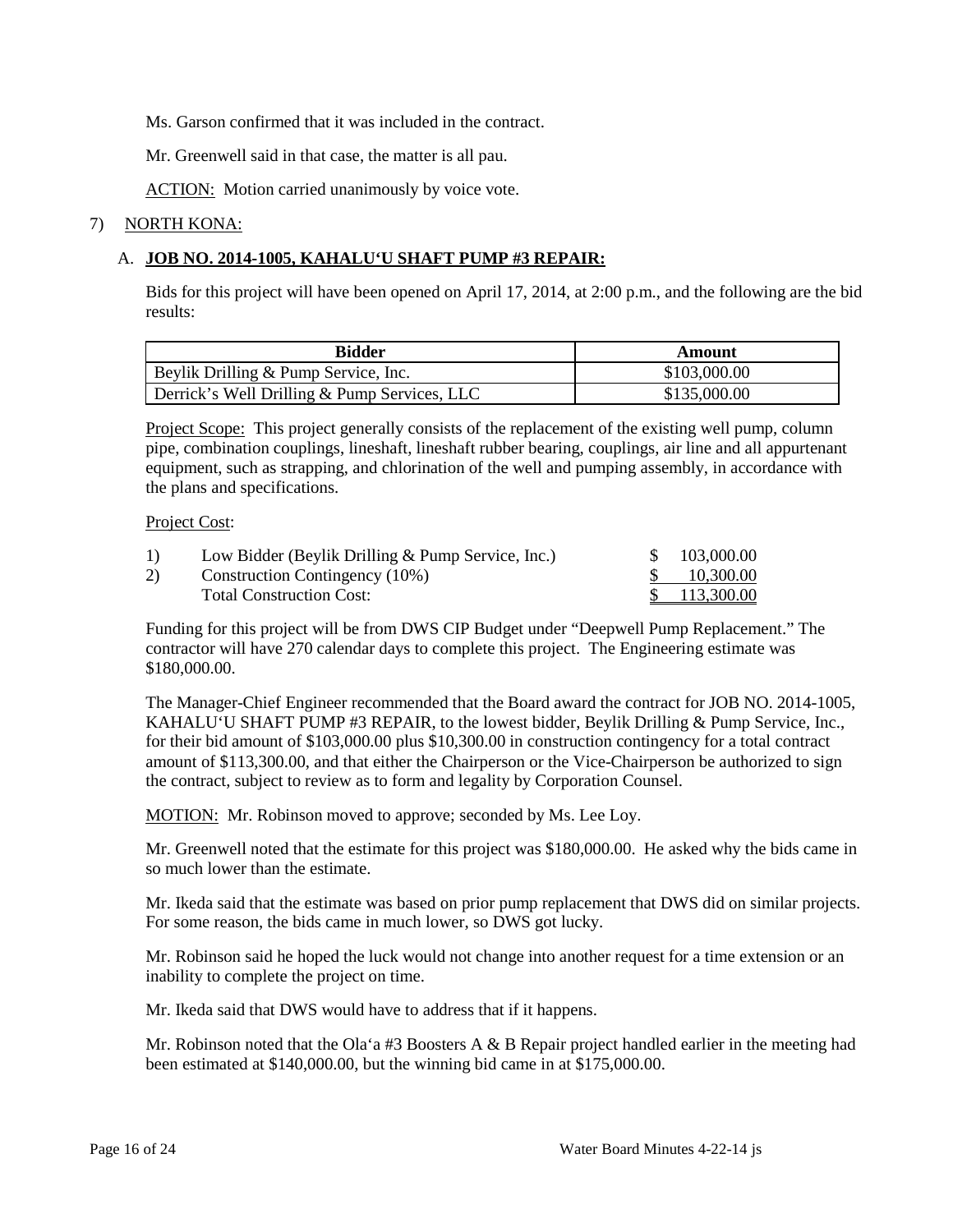The Deputy said that the Department wondered about that, too. The Department is looking at other possible evaluations that could be done to get the estimates closer to the actual bids.

Mr. Robinson asked what happens if Beylik comes back for a change order.

Mr. Ikeda said they would have to justify it.

ACTION: Motion carried unanimously by voice vote.

### B. **DISCUSSION OF DRAFT RESPONSE FROM WATER BOARD REGARDING THE COMMISSION ON WATER RESOURCE MANAGEMENT'S REQUEST FOR CONSULTATION ON THE KALOKO-HONOKŌHAU NATIONAL PARK SERVICE PETITION TO DESIGNATE KEAUHOU AQUIFER SYSTEM AREA (NORTH KONA), HAWAII AS A GROUND WATER MANAGEMENT AREA:**

Ms. Garson said that if the Board wants to pose any questions to the National Park people present, the Board should do so now, before moving into Executive Session. That way, the National Park people will not have to hang around during the Executive Session if they do not want to.

Mr. Scheuer said that he and Ms. Duchesne were fine with staying, and working around the Board's schedule.

ACTION: Mr. Greenwell moved to go into Executive Session; seconded by Mr. Robinson and carried unanimously by voice vote.

Following the Executive Session, Chairperson Kaneshiro called the regular session back to order.

ACTION: Mr. Robinson moved that a draft response letter to CWRM be prepared that would restate the Board's adamant opposition to the NPS's petition to designate Keauhou Aquifer System as a Water Management Area; he also moved that the draft be ready in time for the Board to review it by the next Board meeting. Ms. Iokepa-Moses seconded, and Motion carried unanimously by voice vote.

### C. **EXECUTIVE SESSION RE: DRAFT RESPONSE FROM WATER BOARD REGARDING THE COMMISSION ON WATER RESOURCE MANAGEMENT'S REQUEST FOR CONSULTATION ON THE KALOKO-HONOKŌHAU NATIONAL PARK SERVICE PETITION TO DESIGNATE KEAUHOU AQUIFER SYSTEM AREA (NORTH KONA), HAWAII AS A GROUND WATER MANAGEMENT AREA:**

The Water Board convened an executive meeting, closed to the public, pursuant to Hawai'i Revised Statutes, Sections 92-4, 92-5(a)(4), for the purpose of consulting with the Water Board's attorney on questions and issues pertaining to the Water Board's powers, duties, privileges, immunities and liabilities.

*(Executive Session began at 11:09 a.m., and ended at 11:57 a.m.)*

# D. **JOB NO. 2013-994, KEAHUOLŪ (QUEEN LILI`UOKALANI TRUST) DEEPWELL REPAIR:**

The contractor, Beylik Drilling and Pump Service, Inc., requested a contract time extension from May 14, 2014 to August 14, 2014. The contractor has been unable to begin work on this repair due to system demand requirements while repairs are being conducted on the Hualālai Deepwell, which is part of the same water system. To ensure sufficient capacity to meet demand, repairs to the Hualālai Deepwell must be completed before taking Keahuolū Deepwell off-line for repairs.

*Note: There is no additional cost associated with this time extension.*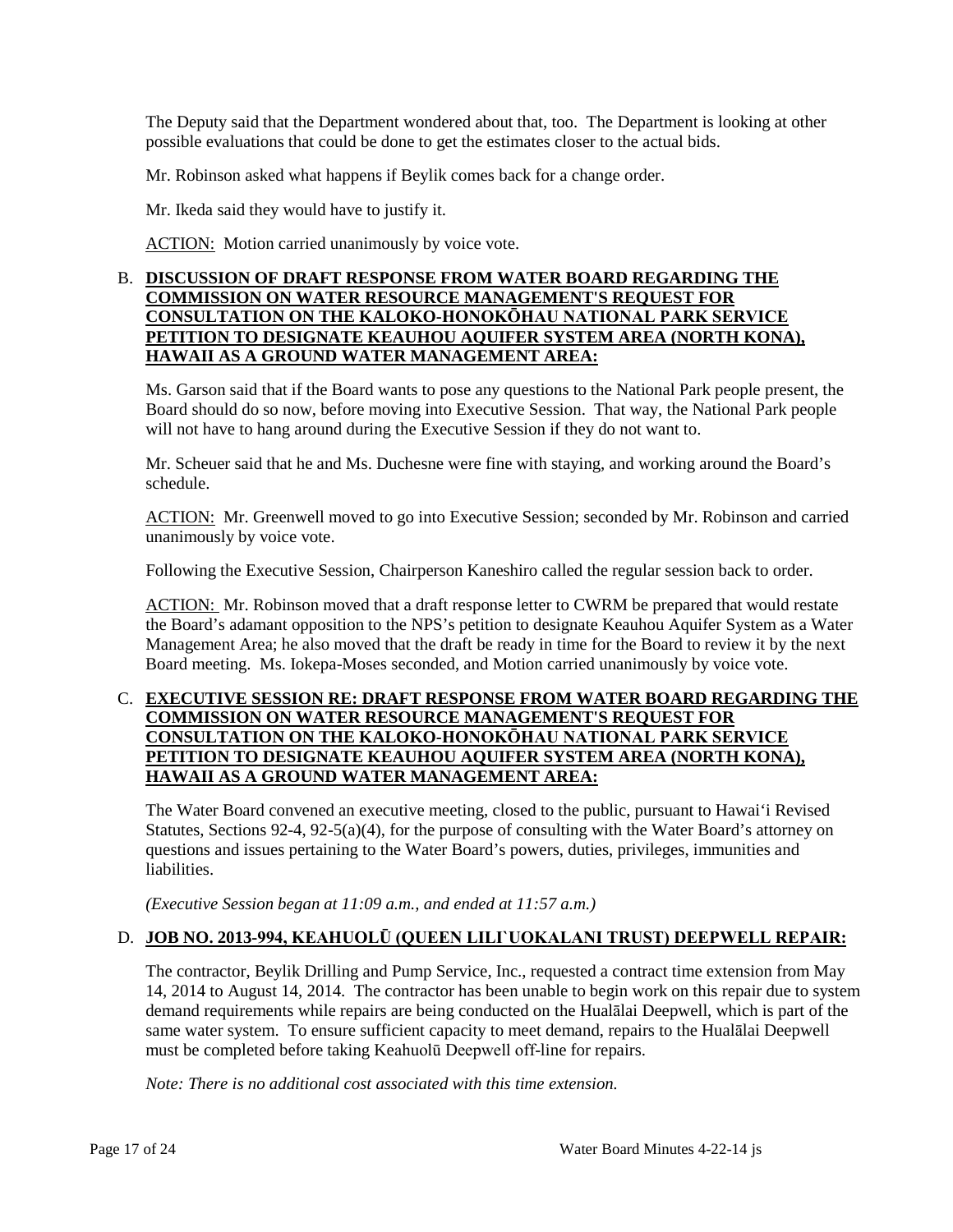$1<sup>st</sup>$  time extension – 92 calendar days

The Manager-Chief Engineer recommended that the Board approve a contract time extension to Beylik Drilling and Pump Service, Inc., of 92 calendar days for JOB NO. 2013-994, Keahuolū (Queen Lili`uokalani Trust) Deepwell Repair. If approved, the contract completion date will be revised from May 14, 2014 to August 14, 2014.

MOTION: Mr. Arikawa moved to approve; seconded by Ms. Lee Loy.

The Manager-Chief Engineer said that this request for a time extension was primarily due to the Department having held the contractor back; DWS had wanted to move forward on the Hualālai Well, another well in the area that needed to be completed before taking the QLT Well off-line. Therefore, DWS actually caused the delay on this project.

ACTION: Motion carried unanimously by voice vote.

# E. **JOB NO. 2013-995, KAHALU'U D DEEPWELL REPAIR & IMPROVEMENTS:**

The contractor, Derrick's Drilling and Pump Services, LLC, addressed the Board to appeal the Department's decision to deny a time extension for JOB NO. 2013-995, KAHALU'U D DEEPWELL & IMPROVEMENTS.

*(This Item was handled earlier in the meeting.)*

### F. **NOTICE OF FIRST ASSIGNMENT OF EQUIVALENT UNITS UNDER WATER AGREEMENT (LA 10, TMK (3) 7-8-010-078 AND LA 26, TMK (3) 7-8-010-004) DATED APRIL 4, 2012:**

*(This Item was handled earlier in the meeting.)*

# 8) MISCELLANEOUS:

# A. **DEDICATION OF WATER SYSTEMS**:

The Department received the following documents for action by the Water Board. The water systems have been constructed in accordance with the Department's standards and are in acceptable condition for dedication.

# **1. GRANT OF EASEMENT AND BILL OF SALE**

Project Name: Keāhole Gardens PUD Subdivision Application No. 07-000698 Grantor/Seller: Keāhole Gardens Limited Partnership Tax Map Key: (3)7-3-054: 010, 043 and 044<br>No. of Lots: 13 Zoning: RS1 Zoning: RS10 Facilities Charge: \$55,000 Date Paid: 03/24/2011 Final Inspection Date: 06/02/2010 Water System Cost: \$67,516.00

- **2. WARRANTY DEED (IN LIEU OF CONDEMNATION)** Grantor: Akalea, LLC Tax Map Key: (3) 2-5-065: 037 (Lot 37, "Tank Site")
- **3. AMENDMENT OF GRANT OF NON-EXCLUSIVE EASEMENT AND BILL OF SALE** Kona International Airport at Keāhole, Hawai'i Grantor/Seller: State of Hawai'i Department of Transportation -- Airports Division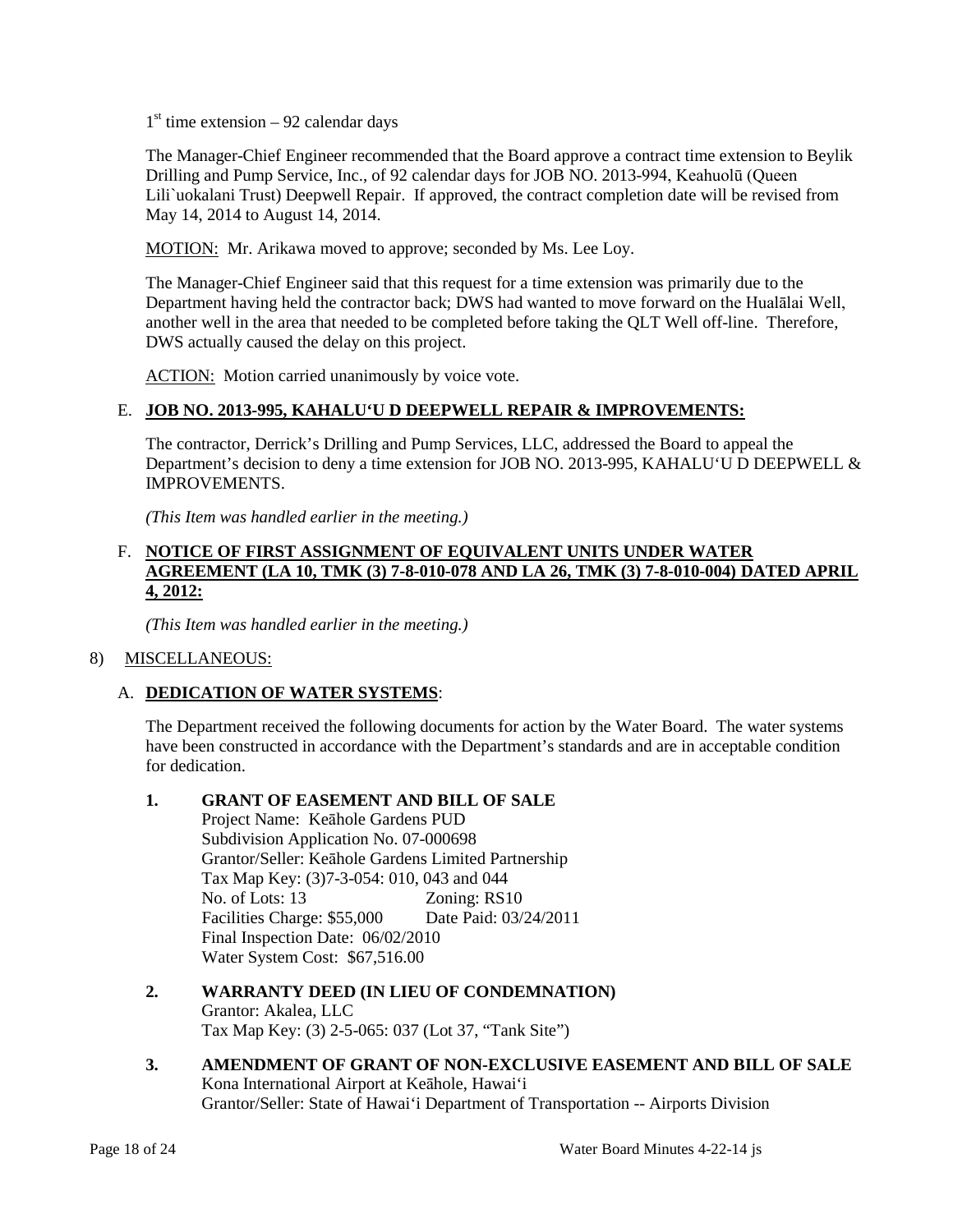Tax Map Key: (3) 7-3-043: 001, 002, 003, (which includes parcels 006-018, 022-035, 037, 038, 040-050, 052-059, 062, 064, 095-097 and 103-105) and 7-2-005: 007 Facilities Charge: N/A Date Paid: N/A Final Inspection Date: 4/14/14 Water System Cost: \$58,820.00

The Manager-Chief Engineer recommended that the Water Board accepts these documents subject to the approval of the Corporation Counsel, and that either the Chairperson or the Vice-Chairperson be authorized to sign the documents.

Mr. Inaba pointed out that Item 1 here, Grant of Easement and Bill of Sale for Keāhole Gardens PUD, needs to be deferred because the system needs to be re-tested, with the DWS inspector present. He said that should be done by the next Board meeting.

ACTION: Mr. Robinson moved to defer Item 1; seconded by Mr. Uyeda and carried unanimously by voice vote.

Ms. Garson said that now, Chairperson Kaneshiro should read Item 2, the Warranty Deed (in Lieu of Condemnation) for Akalea LLC, and Item 3, the Amendment of Grant of Non-Exclusive Easement and Bill of Sale at Kona International Airport at Keāhole, Hawai'i.

MOTION: Mr. Robinson moved to approve both of these Items; seconded by Ms. Lee Loy.

Mr. Robinson asked about Item 1, the Warranty Deed (in Lieu of Condemnation).

Ms. Garson explained that the County had actually condemned part of that parcel before, but when the owner sub-divided it, the parcel's description changed slightly. Ms. Garson said that the owner is now basically deeding DWS part of the parcel that did not change; then she corrected herself to say that it was the part that *did* change, the whole thing.

Mr. Robinson said he understood that.

Ms. Garson said it was amazing that he did.

Mr. Robinson said it involved *de minimis* and all that.

Ms. Garson confirmed that was correct.

Mr. Robinson asked about Item 3, the Amendment of the Grant of Non-Exclusive Easement and Bill of Sale at Kona International Airport. He asked what a non-exclusive easement was, compared with an exclusive easement, and asked whether all of DWS's easements are non-exclusive.

Mr. Inaba said that most of them are non-exclusive.

Mr. Robinson asked when DWS would use an exclusive easement.

Mr. Inaba said that would be when DWS went through a private property with only a water line going in.

*(Mr. Takamine arrived at the meeting at this point.)*

Mr. Robinson asked whether that meant that DWS would not want anyone else to utilize that easement.

Mr. Inaba confirmed this.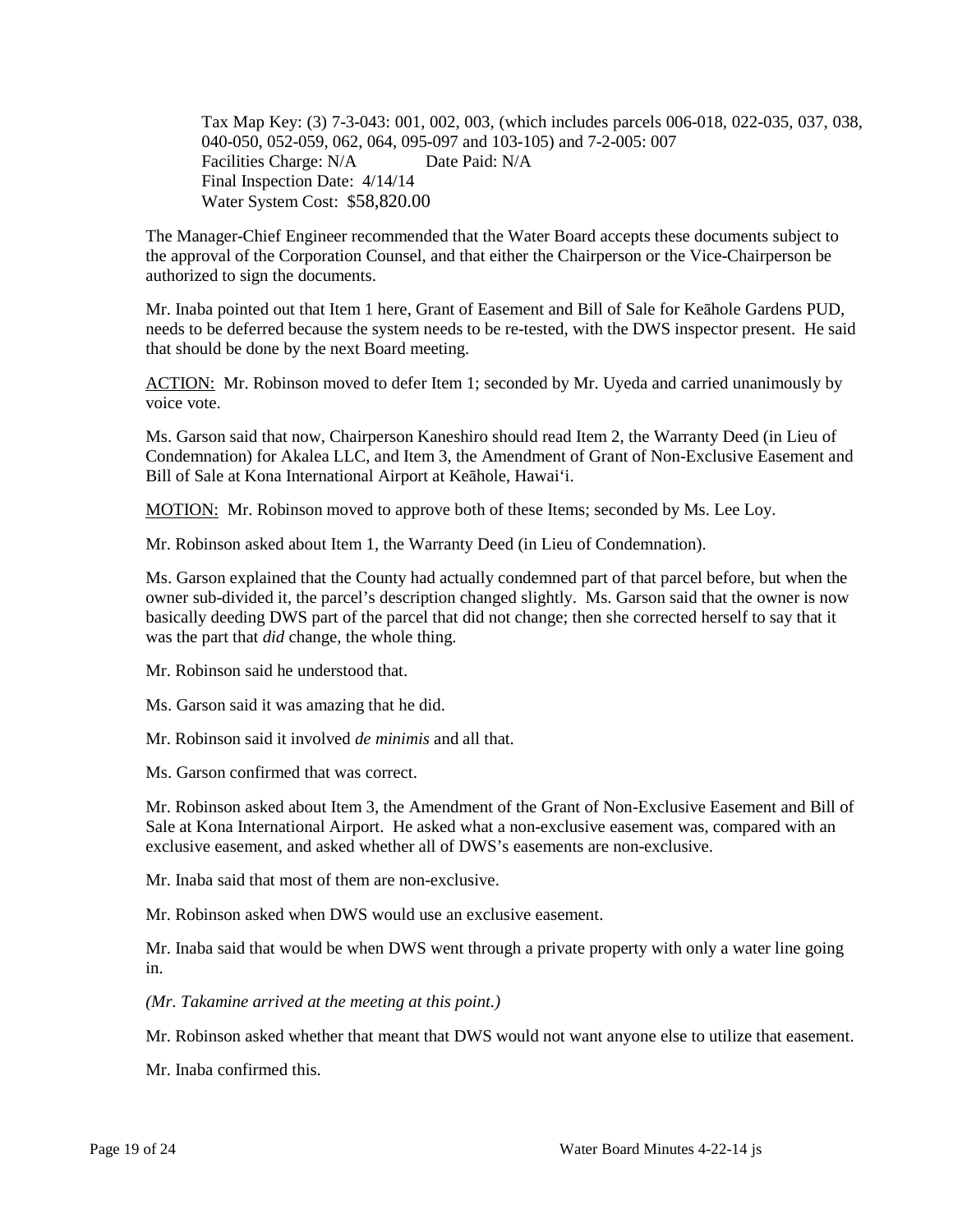Mr. Robinson asked whether that could mean that DWS would not want anyone else to connect to the pipeline.

Mr. Inaba said that for DWS's use, DWS would be able to go in and tie into the pipe and would be mainly working with the actual property owner, who would not want anybody else having access to that easement.

Ms. Garson said that with a non-exclusive easement, the easement goes over and under the property. She gave the example of a driveway that is not dedicated; in such a case, DWS's easement to put a water line in would come all the way through the roadway. People could drive on DWS's easement and it would not be a problem, she said.

Mr. Robinson said okay.

ACTION: Motion to approve carried unanimously by voice vote.

# B**. DEPARTMENT'S OPERATING AND CAPITAL IMPROVEMENT BUDGETS FOR FISCAL YEAR 2015:**

The Department's FY2015 Operating and CIP Budgets totaling \$52,188,000.00 and \$32,155,000.00, respectively, have been distributed for the Board's review. Operating revenues include a 2.7% rate increase provided for by the 2010 RW Beck rate study. Consumption is not expected to change from estimates for the current year. Power costs are estimated at \$23,000,000.00, and salaries include increases based on negotiated bargaining unit contracts.

The Manager-Chief Engineer recommended that the Water Board approve the Department's FY 2015 Operating budget and 5-year C.I.P. budget for Fiscal Years 2015-2019 on this second of two readings.

MOTION: Mr. Arikawa moved to approve; seconded by Mr. Robinson.

The Manager noted that the Board had already voted on this at last month's meeting; this is the second of two readings of the Budget required by law.

Chairperson Kaneshiro asked whether DWS had presented the Budget to the Mayor and the County Council.

The Manager-Chief Engineer said no.

Ms. Garson said that the Water Board approves DWS's Budget. She said that luckily, DWS's Budget does not go before the County Council.

The Manager-Chief Engineer said that neither the Mayor nor the County Council review DWS's Budget. However, once the Water Board approves the Budget, DWS presents a copy of the Budget to the Mayor's Office.

ACTION: Motion to approve carried unanimously by voice vote.

# C. **AD HOC COMMITTEE REPORT ON STATUS OF SB3094, SD2, HD2, REGARDING THE PLACEMENT OF AUTOMATIC LIENS ON PROPERTY FOR WATER AND WASTEWATER DELINQUENCIES:**

Ms. Lee Loy reported that since the March Board meeting, SB3094 went before the House Finance Committee. There were a few language amendments, based on the Hawai'i Realtors Association's input regarding the interests of owner's representatives. She noted that on Oahu, there are many realtors who manage various properties; the realtors wanted to be invited into the bill-passage process sooner.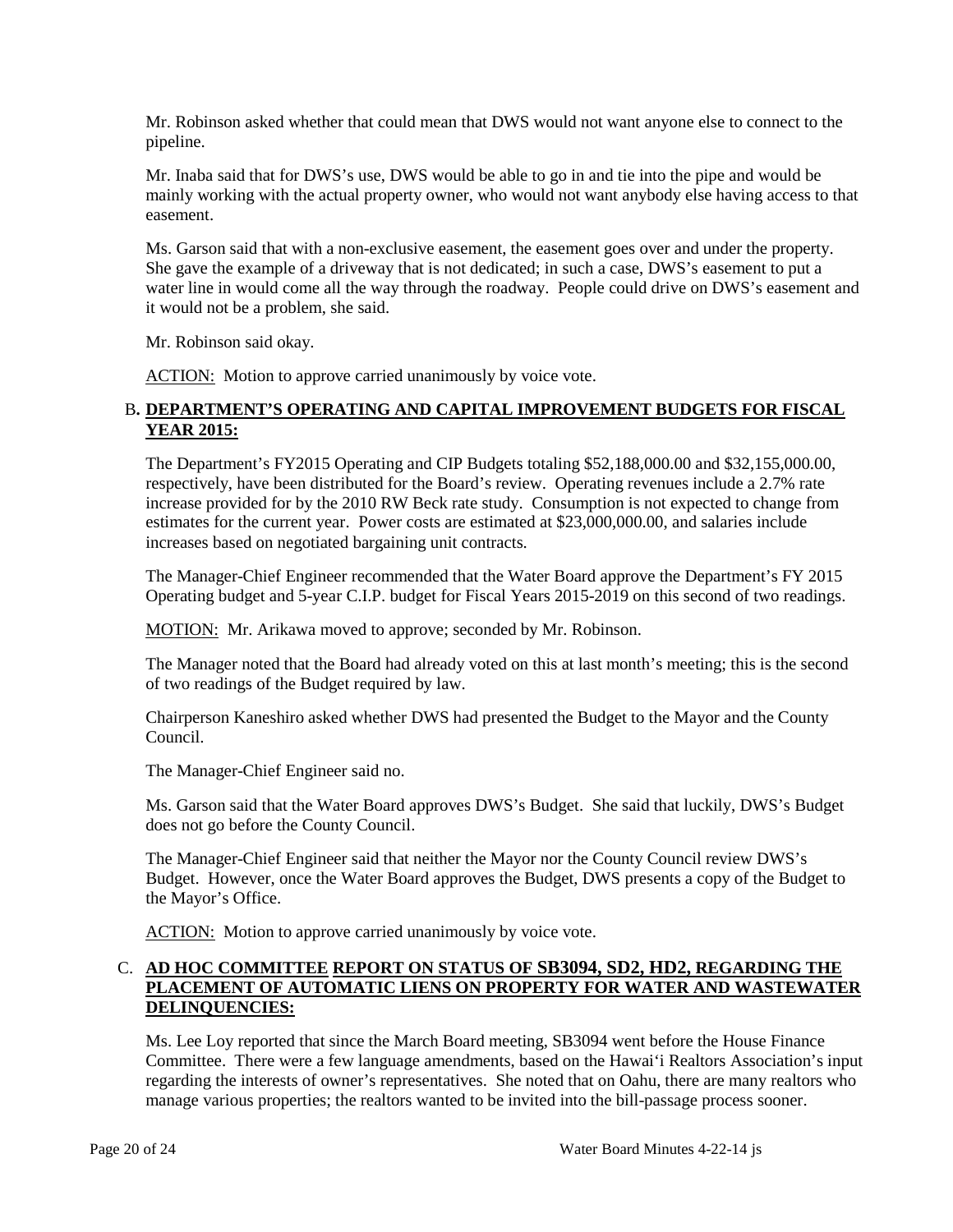Ms. Lee Loy said that the House Finance Committee passed the bill, which became House Draft 2 (HD2). At this point, the bill will move into Joint Conference Committee, which means that both the Senate and the House hear the bill. Once in Joint Conference Committee, the legislators decide whether or not to pass the bill out to the floor for the House and Senate to vote on it. In that Joint Conference Committee, a question arose regarding the refinement of the bill's language; Rep. Richard Onishi wanted to ensure that the property owner's rights were being protected. Rep. Onishi called Ms. Lee Loy this morning to check on that language, specifically regarding what the language would say about the notification process. The language says that the Department would notify the property owner *and* the owner's agent or representative, if applicable. The realtors basically asserted that they are managing properties, but Rep. Onishi wanted to ensure that if a property owner is managing a property all by himself, the owner would still have that level of protection. That bill goes to the Joint Conference Committee tomorrow at 4:00 p.m.

Ms. Garson confirmed it was at 4:00 p.m.

Ms. Lee Loy said that based on her conversation with Rep. Onishi, the bill will pass out of Joint Conference Committee, and then it will just be a matter of watching the House and Senate to see when they schedule their respective bills for a floor vote. Once it passes the floor vote on both sides, it goes up to the Governor for signature. Ms. Lee Loy said that it is more than likely that by the end of this month, the final bill will go up to the Governor for signature.

#### *(Several Board members expressed their joy at the prospect.)*

Ms. Lee Loy said that the other part left for her Ad Hoc Committee is to refine DWS's Rules and procedures to mirror the language in that Senate Bill. She asked for the Manager-Chief Engineer's help in networking with the other counties to remind them of this piece of legislation and of their need to possibly amend their own Rules and procedures.

The Manager-Chief Engineer said every water department in the State was aware that the Rules need to be amended to accommodate the new law, if passed.

Mr. Robinson said this would apply to both Water and Sewer.

Ms. Garson asked what the effective date was.

Ms. Lee Loy said that the bill was changed to have the effective date upon passage, or July 2014. Therefore, come July, DWS should have a new piece of legislation to work with.

The Manager-Chief Engineer commended Ms. Lee Loy on her hard work and diligence.

Ms. Lee Loy said the Ad Hoc Committee got really lucky.

Mr. Arikawa thanked Ms. Lee Loy for her work on this bill. He said that initially, when the bill was brought up, he and other realtors who do property management had concerns, which he shared with Ms. Lee Loy. The main concern of both the Hawai'i Island Board of Realtors and the Honolulu Board of Realtors was the protection of the owners' interests. Ms. Lee Loy took good care of these concerns; the realtors boards are happy, Mr. Arikawa said. He thanked Ms. Lee Loy for protecting the interests of the owners.

Mr. Uyeda said that if DWS is going to be revising the Rules and procedures with passage of the new law, he wondered if there were other sections that DWS also wants to amend. He asked that if so, the Department should get those proposed amendments to the Board.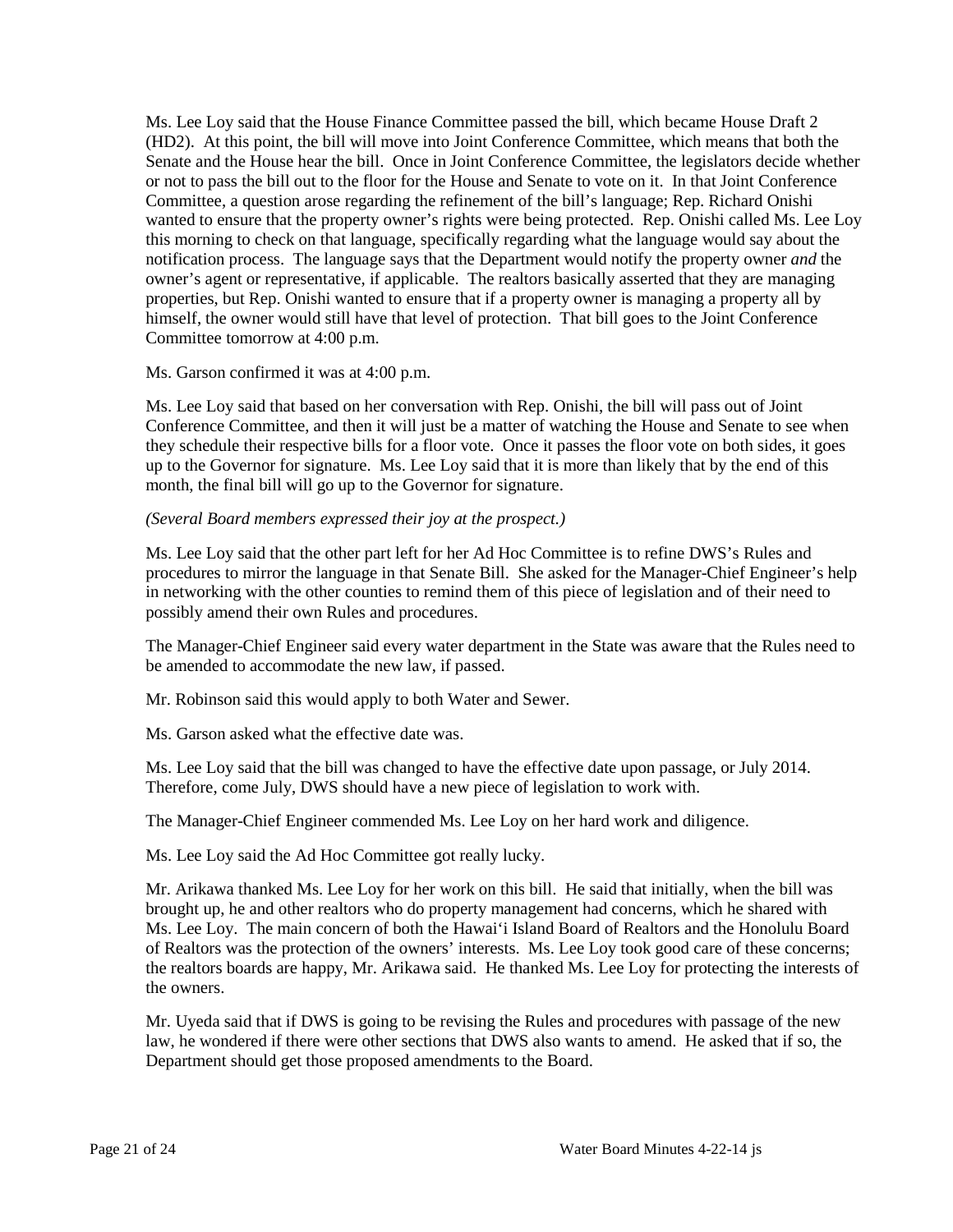The Manager-Chief Engineer said that the Department will take a really good look to see if there are other amendments needed. If something needs immediate attention, the Department will see to that, too.

### D. **MONTHLY PROGRESS REPORT**:

Mr. Robinson asked about the Palani Road Transmission Water Line, which he likened to a bad penny that will not go away.

Mr. Inaba said it was waiting on the contractor to clear on the State website, so that DWS can make the final payment.

Mr. Robinson asked if Mr. Inaba meant the Hawai'i Compliance Express (HCE) website.

Mr. Inaba confirmed this.

Mr. Robinson asked what the contractor was missing on HCE, noting that there are four parts.

Mr. Inaba said that there was one part when the contractor first started, and at last check, there were three components that were not in compliance.

Mr. Robinson asked how much the final payment would be.

Mr. Inaba said that it was 2.5 percent.

Mr. Robinson asked if that was 2.5 percent of \$11 million, which would come to about \$300,000.00.

Mr. Inaba said that it would be a little less than that because there was a deductive change order.

Mr. Robinson said that it would be something like \$250,000.00.

Mr. Arikawa asked if there had been any progress on the Queen Ka'ahumanu Highway Widening project, which is 35.7 percent completed.

The Manager-Chief Engineer said that nothing has moved forward on that; DWS is still waiting to hear from State Highways Division about when they are planning to issue a Notice to Proceed. Meanwhile, DWS is still working on the additional design work that is required; DWS is responsible for drafting a Memorandum of Understanding to acknowledge that DWS will comply with the redesign work.

### E. **REVIEW OF MONTHLY FINANCIAL STATEMENTS:**

No discussion.

### F. **MANAGER-CHIEF ENGINEER'S QUARTERLY REPORT:**

Ms. Aton explained the Fiscal Year Third Quarter Strategic and Business Plan spreadsheet that she distributed. There are 19 overall initiatives with various correlating tactics. There are five initiatives for Administration, eight initiatives for Engineering Division, two initiatives for Finance Division and four initiatives for Operations. Administration's focus is training, information systems and procurement. Engineering's focus is on water quality, water availability, water system standard, agreements, construction and plan review. The Department is targeting these areas to either make them more efficient or work better, or to address areas that need a better look at them. Finance's focus is on rates and Department of Environmental Management shutoffs, through the recent legislative effort. Operations' focus is on emergency preparedness, leak detection, energy and proactive maintenance. Ms. Aton said that this is a living document that will likely have added tactics and/or initiatives from time to time. The schedule and status summary for each of the tactics are the latest information, updated from each champion, she said.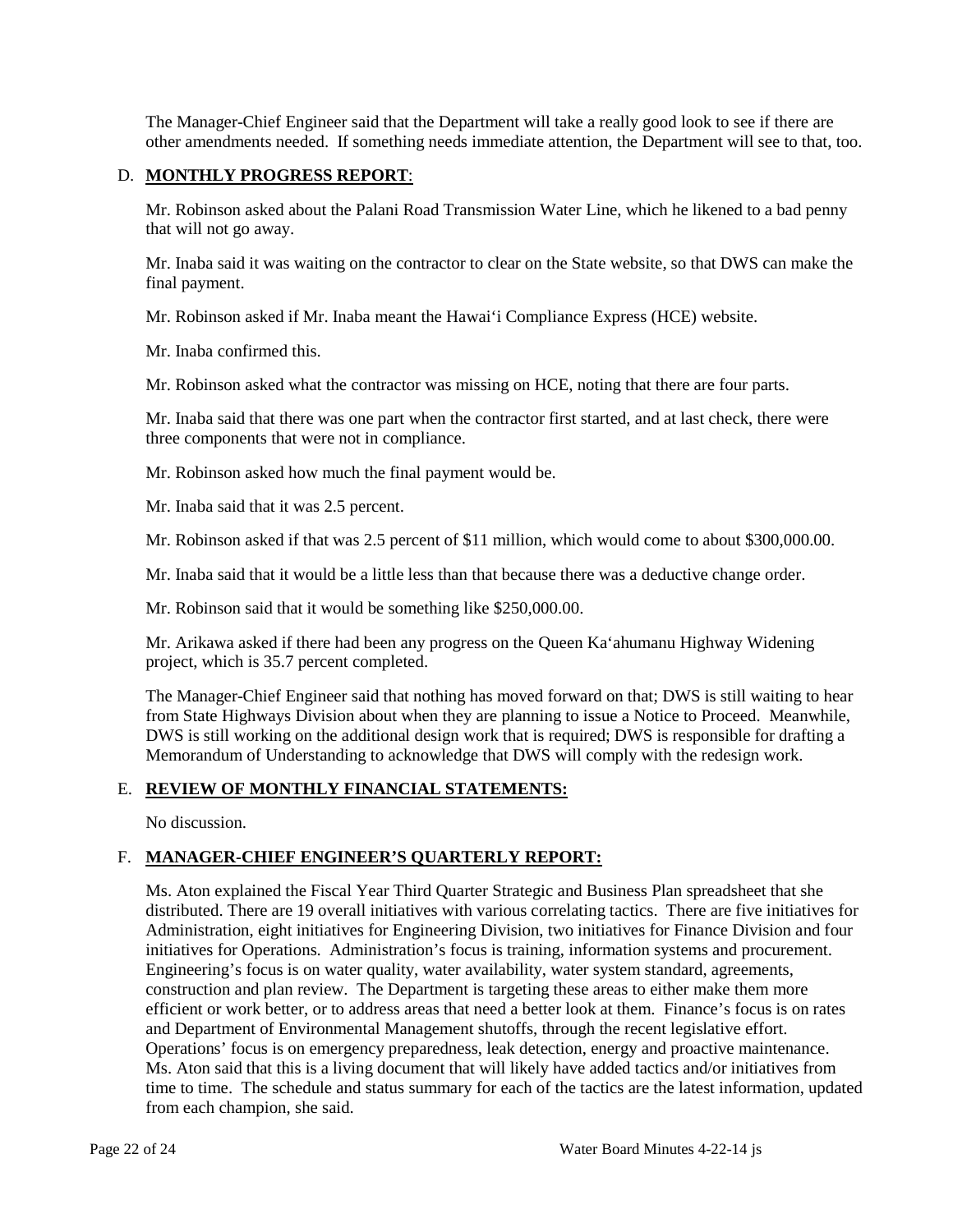The Manager-Chief Engineer said that the Department will let the Board know of any changes or updates, as well as any new things that are added.

### G. **MANAGER-CHIEF ENGINEER'S REPORT:**

The Manager-Chief Engineer provided an update on the following:

- 1) Pu'ukala/Kona Ocean View Properties Subdivision Improvement District Update Mr. Inaba reported that the contractor is 75 percent done on the main line installation; the contractor is on schedule for that work.
- 2) Waikoloa Reservoir No. 1 Update Mr. Inaba said there has not been any movement on this project. DWS is still waiting to hear from the consultant about what is happening with the State Historical Preservation Division people. The DWS engineer in charge has been constantly seeking updates, but nothing has changed in the last month, Mr. Inaba said.
- 3) Kawailani Tank Update Mr. Inaba said there were a few minor issues, but the project is back on track. As of yesterday, all of the hazardous material has been removed and disposed of. The contractor will backfill the area that was excavated and topsoil will be put in. After that, the paving work will take place, finishing up with the fence work. The one outstanding issue is the relocation of the power pole by HELCO. Several Board members asked if there would be any time extensions or change orders. Mr. Inaba said that there will be one more change order, covered by the contingency, for the industrial hygienist; it turned out that there was more hazardous material that needed to be removed and hauled away. Therefore, there was a line item amount in the contract; there was adequate contingency to cover that. Mr. Inaba said that hopefully everything will be done on this project by next month's meeting; the only thing left by then may be the power pole relocation. Mr. Robinson asked whether this was one of those PUC-trip power poles. Mr. Inaba said no, it just involves poles that HELCO has to realign because of the property line; DWS had moved the fence into the future road widening setback. HELCO already has plans to relocate the poles. Mr. Greenwell asked if there was a contract already in place for the grounds maintenance; he asked whether a contract might be negotiated separately. The Manager-Chief Engineer said DWS takes care of all of its grounds maintenance. Mr. Inaba said that DWS has its own crews that do the maintenance in this District.
- 4) Energy Management Analyst Update No report.
- 5) Public Information and Education Specialist Update Ms. Aton said that she wanted to send a PDF file via the Secretary to the Board of a 39-page item on the Kaua'i Springs case. The Manager-Chief Engineer said that Ms. Garson had already sent it to the Board. Ms. Aton said that aside from that item, she would send the Board a PDF of the other archived articles from the papers, instead of making paper copies. Among the meetings that Ms. Aton attended in the past month was a conference at UH-Mānoa targeting a secure, sustainable future for water and energy in Hawai'i. Ms. Aton said she gained an insight into the federal agenda on sustainability, as well as State sentiment on various panels regarding the federal push on things like the NPS petition. Former Vice President Al Gore was featured at the evening session. The message that came across from the conference was that the federal push may pre-empt really good community-based efforts like the Kona Community Development Plan (CDP) and other efforts at the County level that are presenting custom-fit, tailored solutions that take into account the priorities of those communities. That, to Ms. Aton, was not featured at the conference. Mr. Greenwell asked Ms. Aton if she had seen the article last week about Maui's Water Department's plans to increase its facilities charge and rates. Ms. Aton said sorry, she had gotten sick after the conference at UH-Mānoa; she said she would look for the article and make sure it is sent to the Board as a PDF. Mr. Greenwell said that Maui is looking to hike water rates dramatically; right now their facilities charge is \$12,000.00, which is higher than DWS's facilities charge. Maui is talking about raising the facilities charge by \$2,000.00 a year